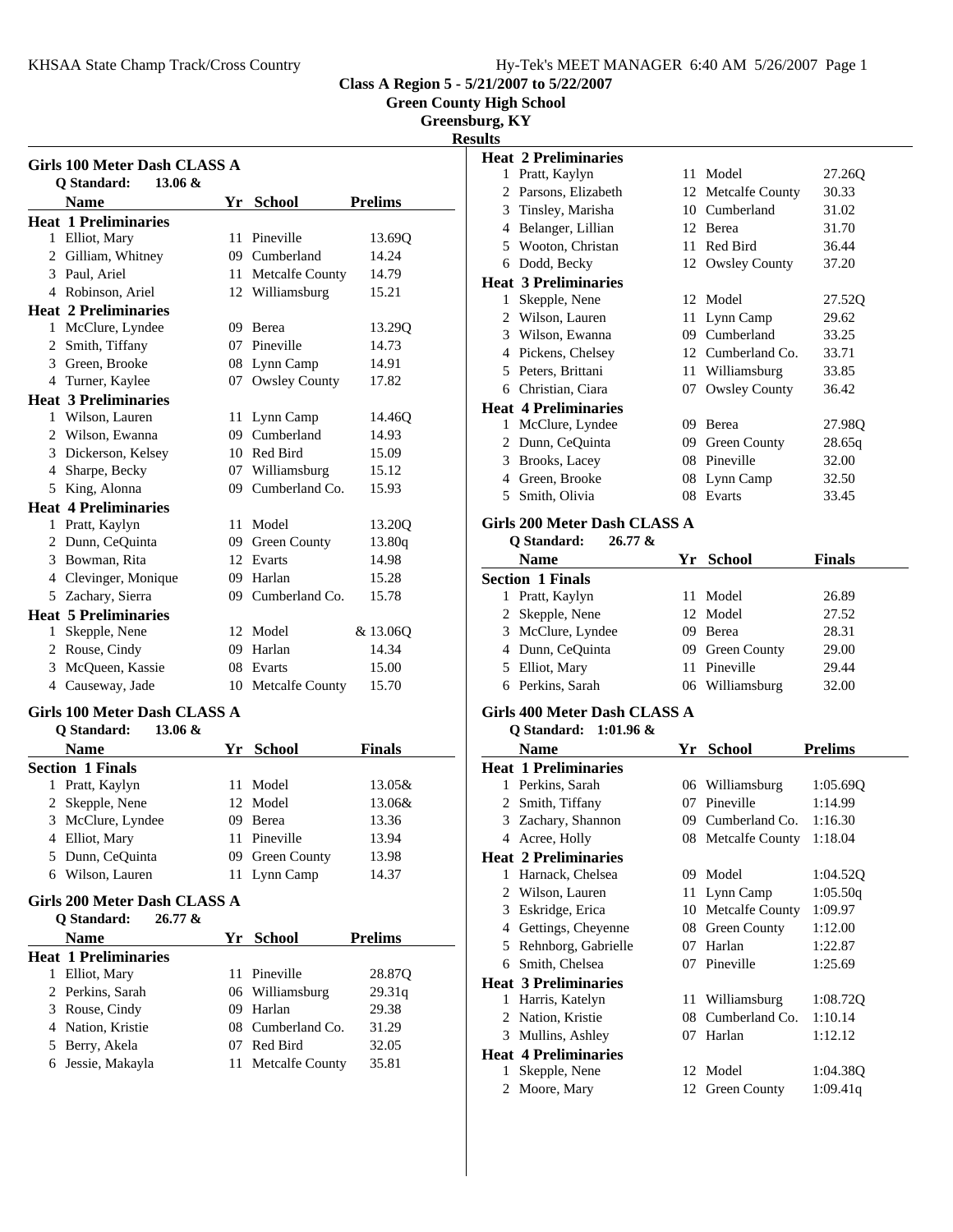**Green County High School**

**Greensburg, KY**

**Results**

|       | Heat 4 Preliminaries  (Girls 400 Meter Dash CLASS A)            |    |                     |                    |
|-------|-----------------------------------------------------------------|----|---------------------|--------------------|
|       | <b>Name</b>                                                     |    | Yr School           | <b>Prelims</b>     |
|       | 3 Lawrence, Kayla                                               |    | 09 Cumberland       | 1:16.91            |
|       | Girls 400 Meter Dash CLASS A                                    |    |                     |                    |
|       | O Standard:<br>$1:01.96 \&$                                     |    |                     |                    |
|       | Name                                                            |    | Yr School           | <b>Finals</b>      |
|       | <b>Section 1 Finals</b>                                         |    |                     |                    |
| 1     | Skepple, Nene                                                   | 12 | Model               | 1:02.73            |
|       | 2 Perkins, Sarah                                                |    | 06 Williamsburg     | 1:03.82            |
|       | 3 Harnack, Chelsea                                              |    | 09 Model            | 1:04.35            |
|       | 4 Wilson, Lauren                                                |    | 11 Lynn Camp        | 1:05.07            |
|       | 5 Moore, Mary                                                   |    | 12 Green County     | 1:09.22            |
|       | 6 Harris, Katelyn                                               |    | 11 Williamsburg     | 1:10.41            |
|       | Girls 800 Meter Run CLASS A                                     |    |                     |                    |
|       | Q Standard: 2:29.19 &                                           |    |                     |                    |
|       | <b>Name</b>                                                     |    | Yr School           | <b>Finals</b>      |
|       | Section 1<br>1 Thomas, Barbara                                  |    | 10 Owsley County    | 3:02.87            |
|       |                                                                 |    | 08 Williamsburg     |                    |
|       | 2 Jones, Shelby<br>3 Mason, Kayla                               | 10 | Lynn Camp           | 3:08.51<br>3:12.57 |
|       | 4 Brock, April                                                  | 08 | Evarts              | 3:23.75            |
|       |                                                                 | 08 | Evarts              | 3:25.24            |
|       | 5 Cornett, Aspen<br>6 Woolum, McKenzie                          |    | 07 Pineville        |                    |
|       |                                                                 |    |                     | 3:25.68            |
|       | 7 Davis, Jeanne                                                 |    | 12 Red Bird         | 3:34.28            |
|       | 8 Napier, Dakota                                                |    | Red Bird            | 3:35.30            |
|       | Section 2                                                       |    |                     |                    |
|       | 1 Deaton, Raegan                                                |    | 09 Green County     | $2:23.7h$ &        |
|       | 2 Shelton, Rebecca                                              |    | 11 Model            | $2:26.7h$ &        |
|       | 3 Kerr, Hillary                                                 |    | 11 Somerset         | 2:35.01            |
|       | 4 Wimberly, Kate                                                |    | 12 Model            | 2:40.66            |
|       | 5 Kerr, Maria                                                   |    | 09 Somerset         | 2:40.98            |
|       | 6 Milby, BreAnna                                                |    | 12 Green County     | 2:48.09            |
|       | 7 Ditty, Casey                                                  |    | 12 Harlan           | 2:52.75            |
|       | 8 Young, Amber                                                  |    | 11 Metcalfe County  | 2:56.00            |
|       | 9 White, Kelsey                                                 |    | 10 Williamsburg     | 3:04.82            |
| $---$ | Davenport, Shawna                                               |    | 09 Harlan           | DQ                 |
|       | <b>Girls 1600 Meter Run CLASS A</b><br>Q Standard: $5:35.50 \&$ |    |                     |                    |
|       | Name                                                            |    | Yr School           | Finals             |
|       | Section 1                                                       |    |                     |                    |
| 1     | Shelton, Rebecca                                                | 11 | Model               | 5:22.68&           |
|       | 2 Deaton, Raegan                                                | 09 | <b>Green County</b> | 5:27.16&           |
|       | 3 Wimberly, Mary Ellen                                          | 10 | Model               | 5:35.39&           |
|       | 4 Hurst, Dayla                                                  | 08 | Metcalfe County     | 5:40.75            |
|       | 5 Kerr, Maria                                                   | 09 | Somerset            | 6:02.66            |
|       | 6 Milby, BreAnna                                                | 12 | Green County        | 6:07.21            |
| 7     | Ditty, Casey                                                    | 12 | Harlan              | 6:29.03            |
|       | 8 Caruso, Brittney                                              | 07 | Harlan              | 6:34.65            |
|       | 9 Jones, Shelby                                                 |    | 08 Williamsburg     | 7:16.61            |
|       | 10 Smith, Eva                                                   | 07 | Williamsburg        | 7:19.38            |
|       |                                                                 |    | Evarts              |                    |
| 11    | Brock, April                                                    | 08 |                     | 7:44.82            |
|       |                                                                 |    |                     |                    |

| <b>Girls 3200 Meter Run CLASS A</b>                              |    |                             |                   |
|------------------------------------------------------------------|----|-----------------------------|-------------------|
| O Standard: 12:39.11 &                                           |    |                             |                   |
| <b>Name</b>                                                      |    | Yr School                   | <b>Finals</b>     |
| Section 1                                                        |    |                             |                   |
| 1 Wimberly, Mary Ellen                                           |    | 10 Model                    | 12:37.36&         |
| 2 Deaton, Raegan                                                 |    | 09 Green County             | 12:58.59          |
| 3 Cornett, Lauren                                                |    | 08 Somerset                 | 13:11.24          |
| 4 Shofner, Baylee                                                |    | 07 Green County             | 13:20.37          |
| 5 Cahill, Leila                                                  |    | 09 Model                    | 13:29.07          |
| 6 Hurst, Dayla                                                   |    | 08 Metcalfe County 13:50.55 |                   |
| --- Smith, Eva                                                   |    | 07 Williamsburg             | <b>DNF</b>        |
| --- Nantz, Emily                                                 |    | 07 Harlan                   | DQ                |
| Girls 100 Meter Hurdles CLASS A                                  |    |                             |                   |
| Q Standard:<br>16.83 &                                           |    |                             |                   |
| <b>Name</b>                                                      |    | Yr School                   | <b>Prelims</b>    |
| <b>Heat 1 Preliminaries</b>                                      |    |                             |                   |
| 1 Pegram, Karly                                                  |    | 12 Green County             | 18.77Q            |
| 2 Mathis, Keasha                                                 |    | 10 Owsley County            | 19.35Q            |
| 3 Wedel, Julie                                                   |    | 10 Model                    | 19.41q            |
| 4 Clevinger, Monique                                             |    | 09 Harlan                   | 20.10q            |
| 5 Rains, Whitney                                                 |    | 10 Williamsburg             | 25.35             |
| <b>Heat 2 Preliminaries</b>                                      |    |                             |                   |
| 1 Gilliam, Whitney                                               |    | 09 Cumberland               | 18.50Q            |
| 2 Shelton, Sydney                                                |    | 07 Pineville                | 20.68Q            |
| 3 Hoffman, Kat                                                   |    | 10 Williamsburg             | 21.55             |
| Girls 100 Meter Hurdles CLASS A<br>Q Standard:<br>16.83 &        |    |                             |                   |
| <b>Name</b>                                                      |    | Yr School                   | <b>Finals</b>     |
| <b>Section 1 Finals</b>                                          |    |                             |                   |
| 1 Gilliam, Whitney                                               |    | 09 Cumberland               | 18.47             |
| 2 Pegram, Karly                                                  |    | 12 Green County             | 18.80             |
| 3 Mathis, Keasha                                                 |    | 10 Owsley County            | 19.28             |
| 4 Shelton, Sydney                                                |    | 07 Pineville                | 19.32             |
| 5 Wedel, Julie                                                   |    | 10 Model                    | 19.65             |
| 6 Clevinger, Monique                                             |    | 09 Harlan                   |                   |
|                                                                  |    |                             | 19.92             |
| <b>Girls 300 Meter Hurdles CLASS A</b><br>49.03 &<br>Q Standard: |    |                             |                   |
| Name                                                             | Υr | <b>School</b>               | <b>Prelims</b>    |
| <b>Heat 1 Preliminaries</b>                                      |    |                             |                   |
| Estep, Katlyn<br>1                                               | 07 | Harlan                      | 57.83Q            |
| Bowman, Nikki<br>2                                               | 08 | Evarts                      | 1:05.83           |
| <b>Heat 2 Preliminaries</b>                                      |    |                             |                   |
| Shelton, Sydney<br>1                                             |    | 07 Pineville                | 55.84Q            |
| 2 Pegram, Karly                                                  |    | 12 Green County             | 56.79q            |
| 3 Wedel, Julie                                                   |    | 10 Model                    | 58.00q            |
| 4 Mathis, Keasha                                                 |    | 10 Owsley County            | 1:01.54           |
| <b>Heat 3 Preliminaries</b>                                      |    |                             |                   |
| Newman, Jordan<br>1                                              |    | 10 Model                    | 52.42Q            |
| 2<br>Hurst, Dora                                                 | 09 | Metcalfe County             |                   |
| 3                                                                | 07 |                             | 55.67q<br>1:14.37 |
| Turner, Kaylee                                                   |    | <b>Owsley County</b>        |                   |
|                                                                  |    |                             |                   |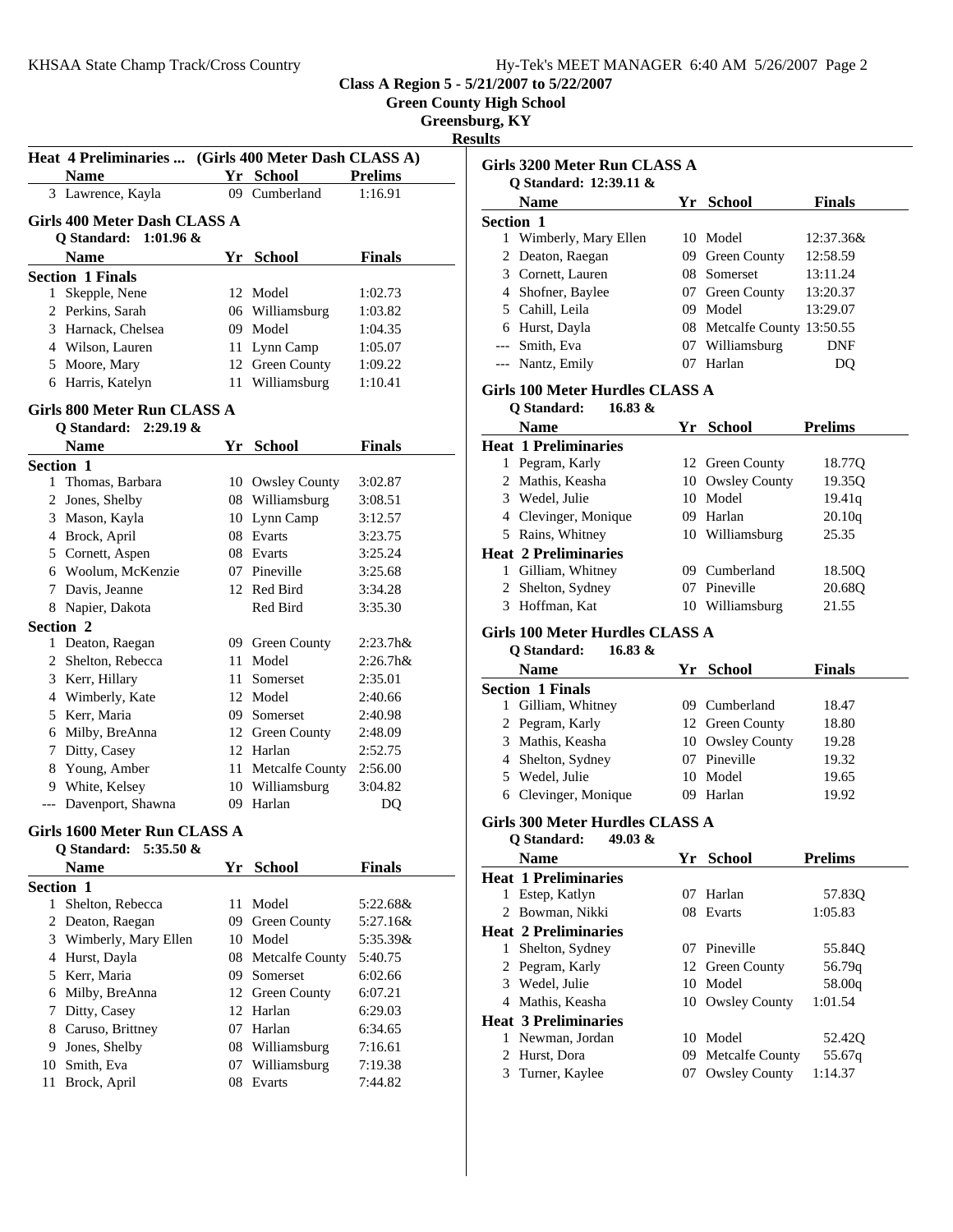**Green County High School**

**Greensburg, KY**

**Result** 

|   | <b>Girls 300 Meter Hurdles CLASS A</b> |                            |                |
|---|----------------------------------------|----------------------------|----------------|
|   | 49.03 &<br>O Standard:                 |                            |                |
|   | <b>Name</b>                            | Yr School                  | Finals         |
|   | <b>Section 1 Finals</b>                |                            |                |
|   | 1 Newman, Jordan                       | 10 Model                   | 52.04          |
|   | 2 Shelton, Sydney                      | 07 Pineville               | 53.64          |
|   | 3 Hurst, Dora                          | 09 Metcalfe County         | 55.42          |
|   | 4 Estep, Katlyn                        | 07 Harlan                  | 57.97          |
|   | 5 Wedel, Julie                         | 10 Model                   | 59.39          |
|   | 6 Pegram, Karly                        | 12 Green County            | 59.93          |
|   | Girls 4x100 Meter Relay CLASS A        |                            |                |
|   | Q Standard:<br>52.80 $&$               |                            |                |
|   | <b>Team</b>                            | <b>Relay</b>               | <b>Prelims</b> |
|   | <b>Heat 1 Preliminaries</b>            |                            |                |
|   | 1 Green County                         |                            | 55.81Q         |
|   | 1) Dunn, CeQuinta 09                   | 2) Mitchell, Kelsea 09     |                |
|   | 3) Frost, Val 10                       | 4) Moore, Mary 12          |                |
|   | 5) Reale, Rachelyn 10                  | 6) Embry, Tessie 09        |                |
|   | 7) Gettings, Cheyenne 08               |                            |                |
|   | 2 Cumberland                           |                            | 57.19Q         |
|   | 1) Gilliam, Whitney 09                 | 2) Lawrence, Kayla 09      |                |
|   | 3) Martin, Brittany 12                 | 4) Tinsley, Marisha 10     |                |
|   | 5) Wilson, Ewanna 09                   |                            |                |
|   | 3 Red Bird                             |                            | 59.72          |
|   | 1) Dickerson, Kelsey 10                | 2) Caldwell, Samantha 10   |                |
|   | 3) Slusher, Kendra 09                  | 4) Fogleman, Joella 09     |                |
|   | 5) Berry, Akela 07                     | 6) Wooton, Christan 11     |                |
|   | 7) Jackson, Kayla 09                   | 8) Davis, Jeanne 12        |                |
|   | 4 Metcalfe County                      |                            | 1:00.49        |
|   | 1) Paul, Ariel 11                      | 2) Thompson, Rhea Ellen 10 |                |
|   | 3) Shirley, Lanisha 08                 | 4) Causeway, Jade 10       |                |
|   | 5) Parsons, Elizabeth 12               | 6) Jessie, Makayla 11      |                |
|   | 7) Frye, Katie 07                      | 8) Nance, Samantha 11      |                |
|   | 5 Evarts                               |                            | 1:00.59        |
|   | 1) McQueen, Kassie 08                  | 2) Smith, Olivia 08        |                |
|   | 3) Bowman, Nikki 08                    | 4) Bowman, Rita 12         |                |
|   |                                        | 6) Miller, Erica 08        |                |
|   | 7) Weedman, Crystal 08                 |                            |                |
|   | 6 Owsley County                        |                            | 1:08.36        |
|   | 1) Christian, Ciara 07                 | 2) Dodd, Becky 12          |                |
|   | 3) Turner, Kaylee 07                   | 4) Thomas, Barbara 10      |                |
|   | 5) Mathis, Keasha 10                   |                            |                |
|   | <b>Heat 2 Preliminaries</b>            |                            |                |
| 1 | Model                                  |                            | 54.07Q         |
|   | 1) Dickens, Davis 07                   | 2) Newman, Jordan 10       |                |
|   | 3) Nnoromele, Nmeli 11                 | 4) Harnack, Chelsea 09     |                |
|   | 5) Skepple, Nene 12                    | 6) Pratt, Kaylyn 11        |                |
|   | 7) Wimberly, Kate 12                   | 8) Wedel, Julie 10         |                |
|   | 2 Pineville                            |                            | 57.16Q         |
|   | 1) Smith, Tiffany 07                   | 2) Shelton, Sydney 07      |                |
|   | 3) Brooks, Lacey 08                    | 4) Elliot, Mary 11         |                |
|   | 5) Hobbs, Corey 09                     | 6) Sutton, Chelsea 07      |                |

| ılts |                                 |                                           |                         |  |
|------|---------------------------------|-------------------------------------------|-------------------------|--|
| 3    | Williamsburg                    |                                           | 57.65q                  |  |
|      | 1) Robinson, Ariel 12           | 2) Stohner, Megan 09                      |                         |  |
|      | 3) Sharpe, Becky 07             | 4) Bryant, Kelly 12                       |                         |  |
|      | 5) Rains, Whitney 10            | 6) Peters, Brittani 11                    |                         |  |
|      | 4 Harlan                        |                                           | 57.67q                  |  |
|      | 1) Clevinger, Monique 09        |                                           | 2) Davenport, Shawna 09 |  |
|      | 3) Estep, Katlyn 07             | 4) Rouse, Cindy 09                        |                         |  |
|      | 5) Hall, Courtney 11            |                                           |                         |  |
|      | 5 Cumberland County             |                                           | 1:02.22                 |  |
|      | 1) White, Kim 11                | 2) King, Alonna 09                        |                         |  |
|      | 3) Zachary, Sierra 09           | 4) Pickens, Chelsey 12                    |                         |  |
|      | 5) Long, Monica 07              | 6) Nation, Kristie 08                     |                         |  |
|      | 7) Zachary, Shannon 09          |                                           |                         |  |
|      | Girls 4x100 Meter Relay CLASS A |                                           |                         |  |
|      | Q Standard:<br>52.80 $\&$       |                                           |                         |  |
|      | <b>Team</b>                     | <b>Relay</b>                              | Finals                  |  |
|      | <b>Section 1 Finals</b>         |                                           |                         |  |
| 1    | Model                           |                                           | 54.16                   |  |
|      | 1) Dickens, Davis 07            | 2) Newman, Jordan 10                      |                         |  |
|      | 3) Nnoromele, Nmeli 11          | 4) Harnack, Chelsea 09                    |                         |  |
|      | 5) Skepple, Nene 12             | 6) Pratt, Kaylyn 11                       |                         |  |
|      | 7) Wimberly, Kate 12            | 8) Wedel, Julie 10                        |                         |  |
|      | 2 Green County                  |                                           | 56.19                   |  |
|      | 1) Dunn, CeQuinta 09            | 2) Mitchell, Kelsea 09                    |                         |  |
|      | 3) Frost, Val 10                | 4) Moore, Mary 12                         |                         |  |
|      | 5) Reale, Rachelyn 10           | 6) Embry, Tessie 09                       |                         |  |
|      | 7) Gettings, Cheyenne 08        |                                           |                         |  |
| 3    | Cumberland                      |                                           | 56.90                   |  |
|      | 1) Gilliam, Whitney 09          | 2) Lawrence, Kayla 09                     |                         |  |
|      | 3) Martin, Brittany 12          | 4) Tinsley, Marisha 10                    |                         |  |
|      | 5) Wilson, Ewanna 09            |                                           |                         |  |
|      | 4 Pineville                     |                                           | 57.35                   |  |
|      | 1) Smith, Tiffany 07            | 2) Shelton, Sydney 07                     |                         |  |
|      | 3) Sutton, Chelsea 07           | 4) Elliot, Mary 11<br>6) Brooks, Lacey 08 |                         |  |
| 5    | 5) Hobbs, Corey 09<br>Harlan    |                                           | 57.90                   |  |
|      | 1) Clevinger, Monique 09        |                                           | 2) Davenport, Shawna 09 |  |
|      | 3) Estep, Katlyn 07             | 4) Rouse, Cindy 09                        |                         |  |
|      | 5) Hall, Courtney 11            |                                           |                         |  |
|      | 6 Williamsburg                  |                                           | 58.06                   |  |
|      | 1) Robinson, Ariel 12           | 2) Stohner, Megan 09                      |                         |  |
|      | 3) Peters, Brittani 11          | 4) Bryant, Kelly 12                       |                         |  |
|      | 5) Rains, Whitney 10            | 6) Sharpe, Becky 07                       |                         |  |
|      | Girls 4x200 Meter Relay CLASS A |                                           |                         |  |
|      | $1:50.67$ &<br>Q Standard:      |                                           |                         |  |
|      | <b>Team</b>                     | <b>Relay</b>                              | <b>Prelims</b>          |  |
|      | <b>Heat 1 Preliminaries</b>     |                                           |                         |  |
| 1    | Green County                    |                                           | 1:58.19Q                |  |
|      | 1) Dunn, CeQuinta 09            | 2) Mitchell, Kelsea 09                    |                         |  |
|      | 3) Frost, Val 10                | 4) Moore, Mary 12                         |                         |  |
|      | 5) Reale, Rachelyn 10           | 6) Embry, Tessie 09                       |                         |  |
|      | 7) Gettings, Cheyenne 08        |                                           |                         |  |
|      |                                 |                                           |                         |  |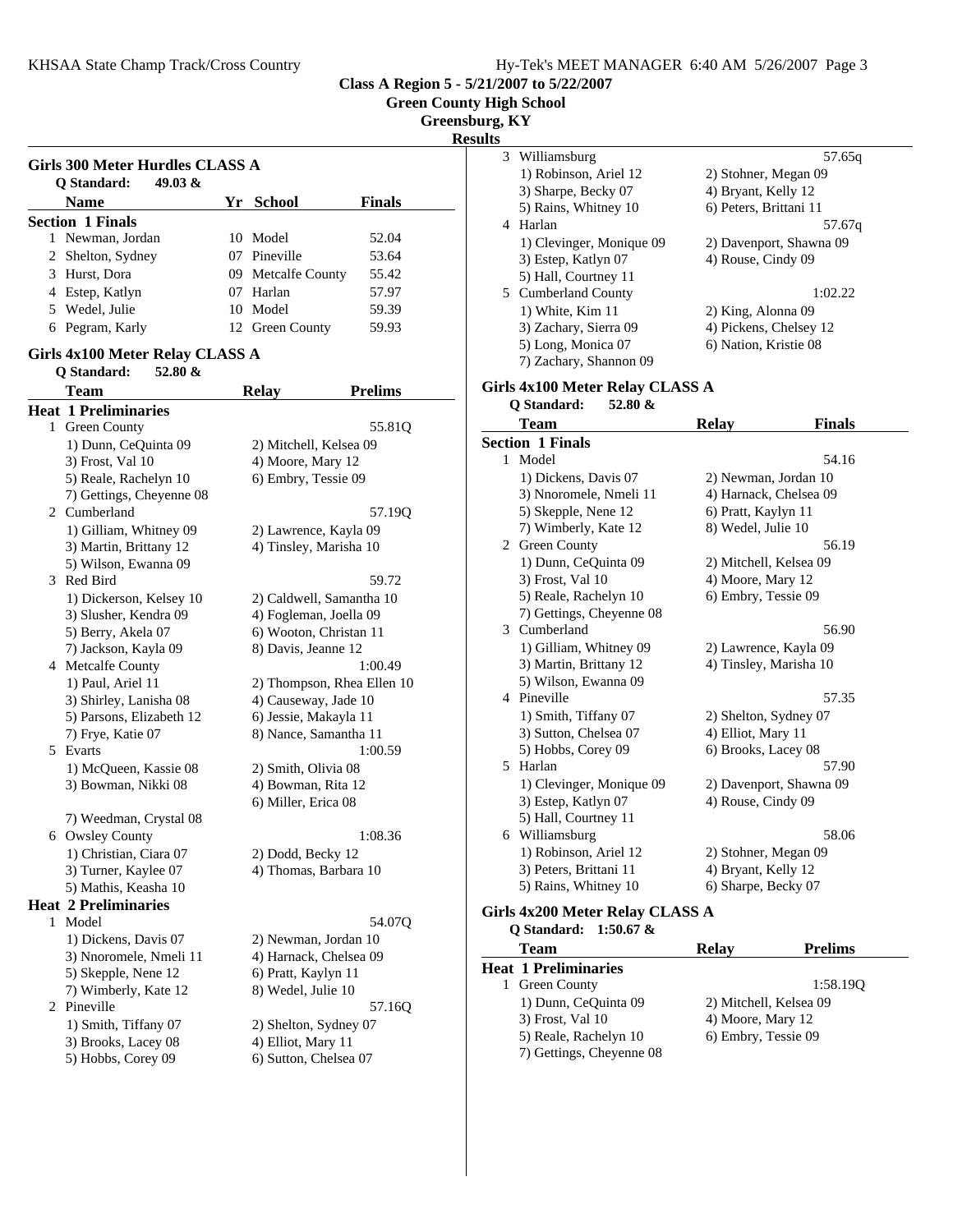**Green County High School**

**Greensburg, KY**

**Results**

| <b>Team</b><br><b>Relay</b><br><b>Prelims</b><br>Q Standard: 1:50.67 &<br>2:02.29Q<br>2 Williamsburg<br><b>Relay</b><br><b>Team</b><br><b>Finals</b><br>1) Bryant, Kelly 12<br>2) Rains, Whitney 10<br><b>Section 1 Finals</b><br>3) Harris, Katelyn 11<br>4) Perkins, Sarah 06<br>1 Model<br>1:51.70<br>5) Sharpe, Becky 07<br>6) Peters, Brittani 11<br>1) Dickens, Davis 07<br>2) Newman, Jordan 10<br>3 Metcalfe County<br>2:02.91q<br>4) Harnack, Chelsea 09<br>3) Nnoromele, Nmeli 11<br>1) Paul, Ariel 11<br>2) Thompson, Rhea Ellen 10<br>5) Wimberly, Kate 12<br>6) Pratt, Kaylyn 11<br>4) Causeway, Jade 10<br>3) Parsons, Elizabeth 12<br>7) Skepple, Nene 12<br>5) Shirley, Lanisha 08<br>6) Jessie, Makayla 11<br>2 Green County<br>1:58.77<br>7) Nance, Samantha 11<br>1) Dunn, CeQuinta 09<br>2) Mitchell, Kelsea 09<br>4 Cumberland County<br>2:06.41<br>3) Frost, Val 10<br>4) Moore, Mary 12<br>1) Nation, Kristie 08<br>2) White, Kim 11<br>6) Embry, Tessie 09<br>5) Reale, Rachelyn 10<br>4) Zachary, Shannon 09<br>3) Pickens, Chelsey 12<br>7) Gettings, Cheyenne 08<br>5) Long, Monica 07<br>6) King, Alonna 09<br>3 Cumberland<br>2:02.41<br>7) Zachary, Sierra 09<br>1) Gilliam, Whitney 09<br>2) Lawrence, Kayla 09<br>5 Pineville<br>2:09.01<br>4) Tinsley, Marisha 10<br>3) Wilson, Ewanna 09<br>1) Evans, KK 08<br>2) Woolum, Kelsey 07<br>5) Martin, Brittany 12<br>3) Shelton, Sydney 07<br>4) Brooks, Lacey 08<br>2:02.43<br>4 Metcalfe County<br>5) Hobbs, Corey 09<br>1) Paul, Ariel 11<br><b>Heat 2 Preliminaries</b><br>3) Parsons, Elizabeth 12<br>4) Causeway, Jade 10<br>1 Model<br>1:52.43Q<br>5) Shirley, Lanisha 08<br>6) Jessie, Makayla 11<br>1) Dickens, Davis 07<br>2) Newman, Jordan 10<br>7) Nance, Samantha 11<br>4) Harnack, Chelsea 09<br>3) Nnoromele, Nmeli 11<br>5 Williamsburg<br>2:05.02<br>5) Wimberly, Kate 12<br>6) Pratt, Kaylyn 11<br>2) Rains, Whitney 10<br>1) Bryant, Kelly 12<br>7) Skepple, Nene 12<br>8) Wimberly, Mary Ellen 10<br>3) Harris, Katelyn 11<br>4) Perkins, Sarah 06<br>2 Cumberland<br>2:02.56Q<br>5) Sharpe, Becky 07<br>6) Peters, Brittani 11<br>1) Gilliam, Whitney 09<br>2) Lawrence, Kayla 09<br>6 Red Bird<br>2:14.22<br>3) Wilson, Ewanna 09<br>4) Tinsley, Marisha 10<br>1) Slusher, Kendra 09<br>2) Dickerson, Kelsey 10<br>5) Martin, Brittany 12<br>3) Caldwell, Samantha 10<br>4) Wooton, Christan 11<br>3 Red Bird<br>2:03.43q<br>5) Sizemore, Ashley 09<br>6) Fogleman, Joella 09<br>1) Sizemore, Ashley 09<br>2) Fogleman, Joella 09<br>7) Elam, Whitney 10<br>8) Jackson, Kayla 09<br>3) Elam, Whitney 10<br>4) Jackson, Kayla 09<br>6) Dickerson, Kelsey 10<br>5) Slusher, Kendra 09<br>Girls 4x400 Meter Relay CLASS A<br>8) Wooton, Christan 11<br>7) Caldwell, Samantha 10<br>Q Standard: 4:18.92 &<br>2:04.32<br>4 Harlan<br><b>Relay</b><br><b>Prelims</b><br><b>Team</b><br>1) Davenport, Shawna 09<br>2) Clevinger, Monique 09<br><b>Heat 1 Preliminaries</b><br>4) Rouse, Cindy 09<br>3) Hall, Courtney 11<br>1 Green County<br>5) Mullins, Ashley 07<br>6) Estep, Katlyn 07<br>1) Shofner, Baylee 07<br>2) Milby, BreAnna 12<br>2:06.81<br>5 Evarts<br>3) Reale, Rachelyn 10<br>4) Gettings, Cheyenne 08<br>1) McQueen, Kassie 08<br>2) Smith, Olivia 08<br>5) Frost, Val 10<br>6) Moore, Mary 12<br>3) Bowman, Nikki 08<br>4) Bowman, Rita 12<br>7) Parson, Shawna 08<br>5) Weedman, Crystal 08<br>6) Brock, April 08<br>2 Williamsburg<br>7) Miller, Erica 08<br>1) Stohner, Megan 09<br>2) Bryant, Kelly 12<br>2:20.05<br>6 Owsley County<br>4) Perkins, Sarah 06<br>3) Harris, Katelyn 11<br>1) Christian, Ciara 07<br>2) Dodd, Becky 12<br>5) Rains, Whitney 10<br>6) White, Kelsey 10<br>3) Mathis, Keasha 10<br>4) Thomas, Barbara 10<br>7) Peters, Brittani 11<br>5) Turner, Kaylee 07<br>3 Cumberland County<br>1) Pickens, Chelsey 12<br>2) Nation, Kristie 08<br>3) White, Kim 11<br>4) Zachary, Shannon 09<br>6) Zachary, Sierra 09 |  | Heat 1 Preliminaries  (Girls 4x200 Meter Relay CLASS A) | <b>IZCONITO</b><br>Girls 4x200 Meter Relay CLASS A |  |
|--------------------------------------------------------------------------------------------------------------------------------------------------------------------------------------------------------------------------------------------------------------------------------------------------------------------------------------------------------------------------------------------------------------------------------------------------------------------------------------------------------------------------------------------------------------------------------------------------------------------------------------------------------------------------------------------------------------------------------------------------------------------------------------------------------------------------------------------------------------------------------------------------------------------------------------------------------------------------------------------------------------------------------------------------------------------------------------------------------------------------------------------------------------------------------------------------------------------------------------------------------------------------------------------------------------------------------------------------------------------------------------------------------------------------------------------------------------------------------------------------------------------------------------------------------------------------------------------------------------------------------------------------------------------------------------------------------------------------------------------------------------------------------------------------------------------------------------------------------------------------------------------------------------------------------------------------------------------------------------------------------------------------------------------------------------------------------------------------------------------------------------------------------------------------------------------------------------------------------------------------------------------------------------------------------------------------------------------------------------------------------------------------------------------------------------------------------------------------------------------------------------------------------------------------------------------------------------------------------------------------------------------------------------------------------------------------------------------------------------------------------------------------------------------------------------------------------------------------------------------------------------------------------------------------------------------------------------------------------------------------------------------------------------------------------------------------------------------------------------------------------------------------------------------------------------------------------------------------------------------------------------------------------------------------------------------------------------------------------------------------------------------------------------------------------------------------------------------------------------------------------------------------------------------------------------------------------------------------------------------------------------------------------------------------------------------------------------------------------------------------------------------------------------------------------------------------------------------------------------------------------------------------------------------------------------------------------------|--|---------------------------------------------------------|----------------------------------------------------|--|
|                                                                                                                                                                                                                                                                                                                                                                                                                                                                                                                                                                                                                                                                                                                                                                                                                                                                                                                                                                                                                                                                                                                                                                                                                                                                                                                                                                                                                                                                                                                                                                                                                                                                                                                                                                                                                                                                                                                                                                                                                                                                                                                                                                                                                                                                                                                                                                                                                                                                                                                                                                                                                                                                                                                                                                                                                                                                                                                                                                                                                                                                                                                                                                                                                                                                                                                                                                                                                                                                                                                                                                                                                                                                                                                                                                                                                                                                                                                                                              |  |                                                         |                                                    |  |
| 8) Wimberly, Mary Ellen 10                                                                                                                                                                                                                                                                                                                                                                                                                                                                                                                                                                                                                                                                                                                                                                                                                                                                                                                                                                                                                                                                                                                                                                                                                                                                                                                                                                                                                                                                                                                                                                                                                                                                                                                                                                                                                                                                                                                                                                                                                                                                                                                                                                                                                                                                                                                                                                                                                                                                                                                                                                                                                                                                                                                                                                                                                                                                                                                                                                                                                                                                                                                                                                                                                                                                                                                                                                                                                                                                                                                                                                                                                                                                                                                                                                                                                                                                                                                                   |  |                                                         |                                                    |  |
|                                                                                                                                                                                                                                                                                                                                                                                                                                                                                                                                                                                                                                                                                                                                                                                                                                                                                                                                                                                                                                                                                                                                                                                                                                                                                                                                                                                                                                                                                                                                                                                                                                                                                                                                                                                                                                                                                                                                                                                                                                                                                                                                                                                                                                                                                                                                                                                                                                                                                                                                                                                                                                                                                                                                                                                                                                                                                                                                                                                                                                                                                                                                                                                                                                                                                                                                                                                                                                                                                                                                                                                                                                                                                                                                                                                                                                                                                                                                                              |  |                                                         |                                                    |  |
|                                                                                                                                                                                                                                                                                                                                                                                                                                                                                                                                                                                                                                                                                                                                                                                                                                                                                                                                                                                                                                                                                                                                                                                                                                                                                                                                                                                                                                                                                                                                                                                                                                                                                                                                                                                                                                                                                                                                                                                                                                                                                                                                                                                                                                                                                                                                                                                                                                                                                                                                                                                                                                                                                                                                                                                                                                                                                                                                                                                                                                                                                                                                                                                                                                                                                                                                                                                                                                                                                                                                                                                                                                                                                                                                                                                                                                                                                                                                                              |  |                                                         |                                                    |  |
|                                                                                                                                                                                                                                                                                                                                                                                                                                                                                                                                                                                                                                                                                                                                                                                                                                                                                                                                                                                                                                                                                                                                                                                                                                                                                                                                                                                                                                                                                                                                                                                                                                                                                                                                                                                                                                                                                                                                                                                                                                                                                                                                                                                                                                                                                                                                                                                                                                                                                                                                                                                                                                                                                                                                                                                                                                                                                                                                                                                                                                                                                                                                                                                                                                                                                                                                                                                                                                                                                                                                                                                                                                                                                                                                                                                                                                                                                                                                                              |  |                                                         |                                                    |  |
|                                                                                                                                                                                                                                                                                                                                                                                                                                                                                                                                                                                                                                                                                                                                                                                                                                                                                                                                                                                                                                                                                                                                                                                                                                                                                                                                                                                                                                                                                                                                                                                                                                                                                                                                                                                                                                                                                                                                                                                                                                                                                                                                                                                                                                                                                                                                                                                                                                                                                                                                                                                                                                                                                                                                                                                                                                                                                                                                                                                                                                                                                                                                                                                                                                                                                                                                                                                                                                                                                                                                                                                                                                                                                                                                                                                                                                                                                                                                                              |  |                                                         |                                                    |  |
|                                                                                                                                                                                                                                                                                                                                                                                                                                                                                                                                                                                                                                                                                                                                                                                                                                                                                                                                                                                                                                                                                                                                                                                                                                                                                                                                                                                                                                                                                                                                                                                                                                                                                                                                                                                                                                                                                                                                                                                                                                                                                                                                                                                                                                                                                                                                                                                                                                                                                                                                                                                                                                                                                                                                                                                                                                                                                                                                                                                                                                                                                                                                                                                                                                                                                                                                                                                                                                                                                                                                                                                                                                                                                                                                                                                                                                                                                                                                                              |  |                                                         |                                                    |  |
|                                                                                                                                                                                                                                                                                                                                                                                                                                                                                                                                                                                                                                                                                                                                                                                                                                                                                                                                                                                                                                                                                                                                                                                                                                                                                                                                                                                                                                                                                                                                                                                                                                                                                                                                                                                                                                                                                                                                                                                                                                                                                                                                                                                                                                                                                                                                                                                                                                                                                                                                                                                                                                                                                                                                                                                                                                                                                                                                                                                                                                                                                                                                                                                                                                                                                                                                                                                                                                                                                                                                                                                                                                                                                                                                                                                                                                                                                                                                                              |  |                                                         |                                                    |  |
|                                                                                                                                                                                                                                                                                                                                                                                                                                                                                                                                                                                                                                                                                                                                                                                                                                                                                                                                                                                                                                                                                                                                                                                                                                                                                                                                                                                                                                                                                                                                                                                                                                                                                                                                                                                                                                                                                                                                                                                                                                                                                                                                                                                                                                                                                                                                                                                                                                                                                                                                                                                                                                                                                                                                                                                                                                                                                                                                                                                                                                                                                                                                                                                                                                                                                                                                                                                                                                                                                                                                                                                                                                                                                                                                                                                                                                                                                                                                                              |  |                                                         |                                                    |  |
|                                                                                                                                                                                                                                                                                                                                                                                                                                                                                                                                                                                                                                                                                                                                                                                                                                                                                                                                                                                                                                                                                                                                                                                                                                                                                                                                                                                                                                                                                                                                                                                                                                                                                                                                                                                                                                                                                                                                                                                                                                                                                                                                                                                                                                                                                                                                                                                                                                                                                                                                                                                                                                                                                                                                                                                                                                                                                                                                                                                                                                                                                                                                                                                                                                                                                                                                                                                                                                                                                                                                                                                                                                                                                                                                                                                                                                                                                                                                                              |  |                                                         |                                                    |  |
|                                                                                                                                                                                                                                                                                                                                                                                                                                                                                                                                                                                                                                                                                                                                                                                                                                                                                                                                                                                                                                                                                                                                                                                                                                                                                                                                                                                                                                                                                                                                                                                                                                                                                                                                                                                                                                                                                                                                                                                                                                                                                                                                                                                                                                                                                                                                                                                                                                                                                                                                                                                                                                                                                                                                                                                                                                                                                                                                                                                                                                                                                                                                                                                                                                                                                                                                                                                                                                                                                                                                                                                                                                                                                                                                                                                                                                                                                                                                                              |  |                                                         |                                                    |  |
|                                                                                                                                                                                                                                                                                                                                                                                                                                                                                                                                                                                                                                                                                                                                                                                                                                                                                                                                                                                                                                                                                                                                                                                                                                                                                                                                                                                                                                                                                                                                                                                                                                                                                                                                                                                                                                                                                                                                                                                                                                                                                                                                                                                                                                                                                                                                                                                                                                                                                                                                                                                                                                                                                                                                                                                                                                                                                                                                                                                                                                                                                                                                                                                                                                                                                                                                                                                                                                                                                                                                                                                                                                                                                                                                                                                                                                                                                                                                                              |  |                                                         |                                                    |  |
|                                                                                                                                                                                                                                                                                                                                                                                                                                                                                                                                                                                                                                                                                                                                                                                                                                                                                                                                                                                                                                                                                                                                                                                                                                                                                                                                                                                                                                                                                                                                                                                                                                                                                                                                                                                                                                                                                                                                                                                                                                                                                                                                                                                                                                                                                                                                                                                                                                                                                                                                                                                                                                                                                                                                                                                                                                                                                                                                                                                                                                                                                                                                                                                                                                                                                                                                                                                                                                                                                                                                                                                                                                                                                                                                                                                                                                                                                                                                                              |  |                                                         |                                                    |  |
|                                                                                                                                                                                                                                                                                                                                                                                                                                                                                                                                                                                                                                                                                                                                                                                                                                                                                                                                                                                                                                                                                                                                                                                                                                                                                                                                                                                                                                                                                                                                                                                                                                                                                                                                                                                                                                                                                                                                                                                                                                                                                                                                                                                                                                                                                                                                                                                                                                                                                                                                                                                                                                                                                                                                                                                                                                                                                                                                                                                                                                                                                                                                                                                                                                                                                                                                                                                                                                                                                                                                                                                                                                                                                                                                                                                                                                                                                                                                                              |  |                                                         |                                                    |  |
| 2) Thompson, Rhea Ellen 10                                                                                                                                                                                                                                                                                                                                                                                                                                                                                                                                                                                                                                                                                                                                                                                                                                                                                                                                                                                                                                                                                                                                                                                                                                                                                                                                                                                                                                                                                                                                                                                                                                                                                                                                                                                                                                                                                                                                                                                                                                                                                                                                                                                                                                                                                                                                                                                                                                                                                                                                                                                                                                                                                                                                                                                                                                                                                                                                                                                                                                                                                                                                                                                                                                                                                                                                                                                                                                                                                                                                                                                                                                                                                                                                                                                                                                                                                                                                   |  |                                                         |                                                    |  |
|                                                                                                                                                                                                                                                                                                                                                                                                                                                                                                                                                                                                                                                                                                                                                                                                                                                                                                                                                                                                                                                                                                                                                                                                                                                                                                                                                                                                                                                                                                                                                                                                                                                                                                                                                                                                                                                                                                                                                                                                                                                                                                                                                                                                                                                                                                                                                                                                                                                                                                                                                                                                                                                                                                                                                                                                                                                                                                                                                                                                                                                                                                                                                                                                                                                                                                                                                                                                                                                                                                                                                                                                                                                                                                                                                                                                                                                                                                                                                              |  |                                                         |                                                    |  |
|                                                                                                                                                                                                                                                                                                                                                                                                                                                                                                                                                                                                                                                                                                                                                                                                                                                                                                                                                                                                                                                                                                                                                                                                                                                                                                                                                                                                                                                                                                                                                                                                                                                                                                                                                                                                                                                                                                                                                                                                                                                                                                                                                                                                                                                                                                                                                                                                                                                                                                                                                                                                                                                                                                                                                                                                                                                                                                                                                                                                                                                                                                                                                                                                                                                                                                                                                                                                                                                                                                                                                                                                                                                                                                                                                                                                                                                                                                                                                              |  |                                                         |                                                    |  |
|                                                                                                                                                                                                                                                                                                                                                                                                                                                                                                                                                                                                                                                                                                                                                                                                                                                                                                                                                                                                                                                                                                                                                                                                                                                                                                                                                                                                                                                                                                                                                                                                                                                                                                                                                                                                                                                                                                                                                                                                                                                                                                                                                                                                                                                                                                                                                                                                                                                                                                                                                                                                                                                                                                                                                                                                                                                                                                                                                                                                                                                                                                                                                                                                                                                                                                                                                                                                                                                                                                                                                                                                                                                                                                                                                                                                                                                                                                                                                              |  |                                                         |                                                    |  |
|                                                                                                                                                                                                                                                                                                                                                                                                                                                                                                                                                                                                                                                                                                                                                                                                                                                                                                                                                                                                                                                                                                                                                                                                                                                                                                                                                                                                                                                                                                                                                                                                                                                                                                                                                                                                                                                                                                                                                                                                                                                                                                                                                                                                                                                                                                                                                                                                                                                                                                                                                                                                                                                                                                                                                                                                                                                                                                                                                                                                                                                                                                                                                                                                                                                                                                                                                                                                                                                                                                                                                                                                                                                                                                                                                                                                                                                                                                                                                              |  |                                                         |                                                    |  |
|                                                                                                                                                                                                                                                                                                                                                                                                                                                                                                                                                                                                                                                                                                                                                                                                                                                                                                                                                                                                                                                                                                                                                                                                                                                                                                                                                                                                                                                                                                                                                                                                                                                                                                                                                                                                                                                                                                                                                                                                                                                                                                                                                                                                                                                                                                                                                                                                                                                                                                                                                                                                                                                                                                                                                                                                                                                                                                                                                                                                                                                                                                                                                                                                                                                                                                                                                                                                                                                                                                                                                                                                                                                                                                                                                                                                                                                                                                                                                              |  |                                                         |                                                    |  |
| 4:43.92Q<br>4:48.90Q<br>5:09.08q                                                                                                                                                                                                                                                                                                                                                                                                                                                                                                                                                                                                                                                                                                                                                                                                                                                                                                                                                                                                                                                                                                                                                                                                                                                                                                                                                                                                                                                                                                                                                                                                                                                                                                                                                                                                                                                                                                                                                                                                                                                                                                                                                                                                                                                                                                                                                                                                                                                                                                                                                                                                                                                                                                                                                                                                                                                                                                                                                                                                                                                                                                                                                                                                                                                                                                                                                                                                                                                                                                                                                                                                                                                                                                                                                                                                                                                                                                                             |  |                                                         |                                                    |  |
|                                                                                                                                                                                                                                                                                                                                                                                                                                                                                                                                                                                                                                                                                                                                                                                                                                                                                                                                                                                                                                                                                                                                                                                                                                                                                                                                                                                                                                                                                                                                                                                                                                                                                                                                                                                                                                                                                                                                                                                                                                                                                                                                                                                                                                                                                                                                                                                                                                                                                                                                                                                                                                                                                                                                                                                                                                                                                                                                                                                                                                                                                                                                                                                                                                                                                                                                                                                                                                                                                                                                                                                                                                                                                                                                                                                                                                                                                                                                                              |  |                                                         |                                                    |  |
|                                                                                                                                                                                                                                                                                                                                                                                                                                                                                                                                                                                                                                                                                                                                                                                                                                                                                                                                                                                                                                                                                                                                                                                                                                                                                                                                                                                                                                                                                                                                                                                                                                                                                                                                                                                                                                                                                                                                                                                                                                                                                                                                                                                                                                                                                                                                                                                                                                                                                                                                                                                                                                                                                                                                                                                                                                                                                                                                                                                                                                                                                                                                                                                                                                                                                                                                                                                                                                                                                                                                                                                                                                                                                                                                                                                                                                                                                                                                                              |  |                                                         |                                                    |  |
|                                                                                                                                                                                                                                                                                                                                                                                                                                                                                                                                                                                                                                                                                                                                                                                                                                                                                                                                                                                                                                                                                                                                                                                                                                                                                                                                                                                                                                                                                                                                                                                                                                                                                                                                                                                                                                                                                                                                                                                                                                                                                                                                                                                                                                                                                                                                                                                                                                                                                                                                                                                                                                                                                                                                                                                                                                                                                                                                                                                                                                                                                                                                                                                                                                                                                                                                                                                                                                                                                                                                                                                                                                                                                                                                                                                                                                                                                                                                                              |  |                                                         |                                                    |  |
|                                                                                                                                                                                                                                                                                                                                                                                                                                                                                                                                                                                                                                                                                                                                                                                                                                                                                                                                                                                                                                                                                                                                                                                                                                                                                                                                                                                                                                                                                                                                                                                                                                                                                                                                                                                                                                                                                                                                                                                                                                                                                                                                                                                                                                                                                                                                                                                                                                                                                                                                                                                                                                                                                                                                                                                                                                                                                                                                                                                                                                                                                                                                                                                                                                                                                                                                                                                                                                                                                                                                                                                                                                                                                                                                                                                                                                                                                                                                                              |  |                                                         |                                                    |  |
|                                                                                                                                                                                                                                                                                                                                                                                                                                                                                                                                                                                                                                                                                                                                                                                                                                                                                                                                                                                                                                                                                                                                                                                                                                                                                                                                                                                                                                                                                                                                                                                                                                                                                                                                                                                                                                                                                                                                                                                                                                                                                                                                                                                                                                                                                                                                                                                                                                                                                                                                                                                                                                                                                                                                                                                                                                                                                                                                                                                                                                                                                                                                                                                                                                                                                                                                                                                                                                                                                                                                                                                                                                                                                                                                                                                                                                                                                                                                                              |  |                                                         |                                                    |  |
|                                                                                                                                                                                                                                                                                                                                                                                                                                                                                                                                                                                                                                                                                                                                                                                                                                                                                                                                                                                                                                                                                                                                                                                                                                                                                                                                                                                                                                                                                                                                                                                                                                                                                                                                                                                                                                                                                                                                                                                                                                                                                                                                                                                                                                                                                                                                                                                                                                                                                                                                                                                                                                                                                                                                                                                                                                                                                                                                                                                                                                                                                                                                                                                                                                                                                                                                                                                                                                                                                                                                                                                                                                                                                                                                                                                                                                                                                                                                                              |  |                                                         |                                                    |  |
|                                                                                                                                                                                                                                                                                                                                                                                                                                                                                                                                                                                                                                                                                                                                                                                                                                                                                                                                                                                                                                                                                                                                                                                                                                                                                                                                                                                                                                                                                                                                                                                                                                                                                                                                                                                                                                                                                                                                                                                                                                                                                                                                                                                                                                                                                                                                                                                                                                                                                                                                                                                                                                                                                                                                                                                                                                                                                                                                                                                                                                                                                                                                                                                                                                                                                                                                                                                                                                                                                                                                                                                                                                                                                                                                                                                                                                                                                                                                                              |  |                                                         |                                                    |  |
|                                                                                                                                                                                                                                                                                                                                                                                                                                                                                                                                                                                                                                                                                                                                                                                                                                                                                                                                                                                                                                                                                                                                                                                                                                                                                                                                                                                                                                                                                                                                                                                                                                                                                                                                                                                                                                                                                                                                                                                                                                                                                                                                                                                                                                                                                                                                                                                                                                                                                                                                                                                                                                                                                                                                                                                                                                                                                                                                                                                                                                                                                                                                                                                                                                                                                                                                                                                                                                                                                                                                                                                                                                                                                                                                                                                                                                                                                                                                                              |  |                                                         |                                                    |  |
|                                                                                                                                                                                                                                                                                                                                                                                                                                                                                                                                                                                                                                                                                                                                                                                                                                                                                                                                                                                                                                                                                                                                                                                                                                                                                                                                                                                                                                                                                                                                                                                                                                                                                                                                                                                                                                                                                                                                                                                                                                                                                                                                                                                                                                                                                                                                                                                                                                                                                                                                                                                                                                                                                                                                                                                                                                                                                                                                                                                                                                                                                                                                                                                                                                                                                                                                                                                                                                                                                                                                                                                                                                                                                                                                                                                                                                                                                                                                                              |  |                                                         |                                                    |  |
|                                                                                                                                                                                                                                                                                                                                                                                                                                                                                                                                                                                                                                                                                                                                                                                                                                                                                                                                                                                                                                                                                                                                                                                                                                                                                                                                                                                                                                                                                                                                                                                                                                                                                                                                                                                                                                                                                                                                                                                                                                                                                                                                                                                                                                                                                                                                                                                                                                                                                                                                                                                                                                                                                                                                                                                                                                                                                                                                                                                                                                                                                                                                                                                                                                                                                                                                                                                                                                                                                                                                                                                                                                                                                                                                                                                                                                                                                                                                                              |  |                                                         |                                                    |  |
|                                                                                                                                                                                                                                                                                                                                                                                                                                                                                                                                                                                                                                                                                                                                                                                                                                                                                                                                                                                                                                                                                                                                                                                                                                                                                                                                                                                                                                                                                                                                                                                                                                                                                                                                                                                                                                                                                                                                                                                                                                                                                                                                                                                                                                                                                                                                                                                                                                                                                                                                                                                                                                                                                                                                                                                                                                                                                                                                                                                                                                                                                                                                                                                                                                                                                                                                                                                                                                                                                                                                                                                                                                                                                                                                                                                                                                                                                                                                                              |  |                                                         |                                                    |  |
|                                                                                                                                                                                                                                                                                                                                                                                                                                                                                                                                                                                                                                                                                                                                                                                                                                                                                                                                                                                                                                                                                                                                                                                                                                                                                                                                                                                                                                                                                                                                                                                                                                                                                                                                                                                                                                                                                                                                                                                                                                                                                                                                                                                                                                                                                                                                                                                                                                                                                                                                                                                                                                                                                                                                                                                                                                                                                                                                                                                                                                                                                                                                                                                                                                                                                                                                                                                                                                                                                                                                                                                                                                                                                                                                                                                                                                                                                                                                                              |  |                                                         |                                                    |  |
|                                                                                                                                                                                                                                                                                                                                                                                                                                                                                                                                                                                                                                                                                                                                                                                                                                                                                                                                                                                                                                                                                                                                                                                                                                                                                                                                                                                                                                                                                                                                                                                                                                                                                                                                                                                                                                                                                                                                                                                                                                                                                                                                                                                                                                                                                                                                                                                                                                                                                                                                                                                                                                                                                                                                                                                                                                                                                                                                                                                                                                                                                                                                                                                                                                                                                                                                                                                                                                                                                                                                                                                                                                                                                                                                                                                                                                                                                                                                                              |  |                                                         |                                                    |  |
|                                                                                                                                                                                                                                                                                                                                                                                                                                                                                                                                                                                                                                                                                                                                                                                                                                                                                                                                                                                                                                                                                                                                                                                                                                                                                                                                                                                                                                                                                                                                                                                                                                                                                                                                                                                                                                                                                                                                                                                                                                                                                                                                                                                                                                                                                                                                                                                                                                                                                                                                                                                                                                                                                                                                                                                                                                                                                                                                                                                                                                                                                                                                                                                                                                                                                                                                                                                                                                                                                                                                                                                                                                                                                                                                                                                                                                                                                                                                                              |  |                                                         |                                                    |  |
|                                                                                                                                                                                                                                                                                                                                                                                                                                                                                                                                                                                                                                                                                                                                                                                                                                                                                                                                                                                                                                                                                                                                                                                                                                                                                                                                                                                                                                                                                                                                                                                                                                                                                                                                                                                                                                                                                                                                                                                                                                                                                                                                                                                                                                                                                                                                                                                                                                                                                                                                                                                                                                                                                                                                                                                                                                                                                                                                                                                                                                                                                                                                                                                                                                                                                                                                                                                                                                                                                                                                                                                                                                                                                                                                                                                                                                                                                                                                                              |  |                                                         |                                                    |  |
|                                                                                                                                                                                                                                                                                                                                                                                                                                                                                                                                                                                                                                                                                                                                                                                                                                                                                                                                                                                                                                                                                                                                                                                                                                                                                                                                                                                                                                                                                                                                                                                                                                                                                                                                                                                                                                                                                                                                                                                                                                                                                                                                                                                                                                                                                                                                                                                                                                                                                                                                                                                                                                                                                                                                                                                                                                                                                                                                                                                                                                                                                                                                                                                                                                                                                                                                                                                                                                                                                                                                                                                                                                                                                                                                                                                                                                                                                                                                                              |  |                                                         |                                                    |  |
|                                                                                                                                                                                                                                                                                                                                                                                                                                                                                                                                                                                                                                                                                                                                                                                                                                                                                                                                                                                                                                                                                                                                                                                                                                                                                                                                                                                                                                                                                                                                                                                                                                                                                                                                                                                                                                                                                                                                                                                                                                                                                                                                                                                                                                                                                                                                                                                                                                                                                                                                                                                                                                                                                                                                                                                                                                                                                                                                                                                                                                                                                                                                                                                                                                                                                                                                                                                                                                                                                                                                                                                                                                                                                                                                                                                                                                                                                                                                                              |  |                                                         |                                                    |  |
|                                                                                                                                                                                                                                                                                                                                                                                                                                                                                                                                                                                                                                                                                                                                                                                                                                                                                                                                                                                                                                                                                                                                                                                                                                                                                                                                                                                                                                                                                                                                                                                                                                                                                                                                                                                                                                                                                                                                                                                                                                                                                                                                                                                                                                                                                                                                                                                                                                                                                                                                                                                                                                                                                                                                                                                                                                                                                                                                                                                                                                                                                                                                                                                                                                                                                                                                                                                                                                                                                                                                                                                                                                                                                                                                                                                                                                                                                                                                                              |  |                                                         |                                                    |  |
|                                                                                                                                                                                                                                                                                                                                                                                                                                                                                                                                                                                                                                                                                                                                                                                                                                                                                                                                                                                                                                                                                                                                                                                                                                                                                                                                                                                                                                                                                                                                                                                                                                                                                                                                                                                                                                                                                                                                                                                                                                                                                                                                                                                                                                                                                                                                                                                                                                                                                                                                                                                                                                                                                                                                                                                                                                                                                                                                                                                                                                                                                                                                                                                                                                                                                                                                                                                                                                                                                                                                                                                                                                                                                                                                                                                                                                                                                                                                                              |  |                                                         |                                                    |  |
|                                                                                                                                                                                                                                                                                                                                                                                                                                                                                                                                                                                                                                                                                                                                                                                                                                                                                                                                                                                                                                                                                                                                                                                                                                                                                                                                                                                                                                                                                                                                                                                                                                                                                                                                                                                                                                                                                                                                                                                                                                                                                                                                                                                                                                                                                                                                                                                                                                                                                                                                                                                                                                                                                                                                                                                                                                                                                                                                                                                                                                                                                                                                                                                                                                                                                                                                                                                                                                                                                                                                                                                                                                                                                                                                                                                                                                                                                                                                                              |  |                                                         |                                                    |  |
|                                                                                                                                                                                                                                                                                                                                                                                                                                                                                                                                                                                                                                                                                                                                                                                                                                                                                                                                                                                                                                                                                                                                                                                                                                                                                                                                                                                                                                                                                                                                                                                                                                                                                                                                                                                                                                                                                                                                                                                                                                                                                                                                                                                                                                                                                                                                                                                                                                                                                                                                                                                                                                                                                                                                                                                                                                                                                                                                                                                                                                                                                                                                                                                                                                                                                                                                                                                                                                                                                                                                                                                                                                                                                                                                                                                                                                                                                                                                                              |  |                                                         |                                                    |  |
|                                                                                                                                                                                                                                                                                                                                                                                                                                                                                                                                                                                                                                                                                                                                                                                                                                                                                                                                                                                                                                                                                                                                                                                                                                                                                                                                                                                                                                                                                                                                                                                                                                                                                                                                                                                                                                                                                                                                                                                                                                                                                                                                                                                                                                                                                                                                                                                                                                                                                                                                                                                                                                                                                                                                                                                                                                                                                                                                                                                                                                                                                                                                                                                                                                                                                                                                                                                                                                                                                                                                                                                                                                                                                                                                                                                                                                                                                                                                                              |  |                                                         |                                                    |  |
|                                                                                                                                                                                                                                                                                                                                                                                                                                                                                                                                                                                                                                                                                                                                                                                                                                                                                                                                                                                                                                                                                                                                                                                                                                                                                                                                                                                                                                                                                                                                                                                                                                                                                                                                                                                                                                                                                                                                                                                                                                                                                                                                                                                                                                                                                                                                                                                                                                                                                                                                                                                                                                                                                                                                                                                                                                                                                                                                                                                                                                                                                                                                                                                                                                                                                                                                                                                                                                                                                                                                                                                                                                                                                                                                                                                                                                                                                                                                                              |  |                                                         |                                                    |  |
|                                                                                                                                                                                                                                                                                                                                                                                                                                                                                                                                                                                                                                                                                                                                                                                                                                                                                                                                                                                                                                                                                                                                                                                                                                                                                                                                                                                                                                                                                                                                                                                                                                                                                                                                                                                                                                                                                                                                                                                                                                                                                                                                                                                                                                                                                                                                                                                                                                                                                                                                                                                                                                                                                                                                                                                                                                                                                                                                                                                                                                                                                                                                                                                                                                                                                                                                                                                                                                                                                                                                                                                                                                                                                                                                                                                                                                                                                                                                                              |  |                                                         |                                                    |  |
|                                                                                                                                                                                                                                                                                                                                                                                                                                                                                                                                                                                                                                                                                                                                                                                                                                                                                                                                                                                                                                                                                                                                                                                                                                                                                                                                                                                                                                                                                                                                                                                                                                                                                                                                                                                                                                                                                                                                                                                                                                                                                                                                                                                                                                                                                                                                                                                                                                                                                                                                                                                                                                                                                                                                                                                                                                                                                                                                                                                                                                                                                                                                                                                                                                                                                                                                                                                                                                                                                                                                                                                                                                                                                                                                                                                                                                                                                                                                                              |  |                                                         |                                                    |  |
|                                                                                                                                                                                                                                                                                                                                                                                                                                                                                                                                                                                                                                                                                                                                                                                                                                                                                                                                                                                                                                                                                                                                                                                                                                                                                                                                                                                                                                                                                                                                                                                                                                                                                                                                                                                                                                                                                                                                                                                                                                                                                                                                                                                                                                                                                                                                                                                                                                                                                                                                                                                                                                                                                                                                                                                                                                                                                                                                                                                                                                                                                                                                                                                                                                                                                                                                                                                                                                                                                                                                                                                                                                                                                                                                                                                                                                                                                                                                                              |  |                                                         |                                                    |  |
|                                                                                                                                                                                                                                                                                                                                                                                                                                                                                                                                                                                                                                                                                                                                                                                                                                                                                                                                                                                                                                                                                                                                                                                                                                                                                                                                                                                                                                                                                                                                                                                                                                                                                                                                                                                                                                                                                                                                                                                                                                                                                                                                                                                                                                                                                                                                                                                                                                                                                                                                                                                                                                                                                                                                                                                                                                                                                                                                                                                                                                                                                                                                                                                                                                                                                                                                                                                                                                                                                                                                                                                                                                                                                                                                                                                                                                                                                                                                                              |  |                                                         |                                                    |  |
|                                                                                                                                                                                                                                                                                                                                                                                                                                                                                                                                                                                                                                                                                                                                                                                                                                                                                                                                                                                                                                                                                                                                                                                                                                                                                                                                                                                                                                                                                                                                                                                                                                                                                                                                                                                                                                                                                                                                                                                                                                                                                                                                                                                                                                                                                                                                                                                                                                                                                                                                                                                                                                                                                                                                                                                                                                                                                                                                                                                                                                                                                                                                                                                                                                                                                                                                                                                                                                                                                                                                                                                                                                                                                                                                                                                                                                                                                                                                                              |  |                                                         |                                                    |  |
|                                                                                                                                                                                                                                                                                                                                                                                                                                                                                                                                                                                                                                                                                                                                                                                                                                                                                                                                                                                                                                                                                                                                                                                                                                                                                                                                                                                                                                                                                                                                                                                                                                                                                                                                                                                                                                                                                                                                                                                                                                                                                                                                                                                                                                                                                                                                                                                                                                                                                                                                                                                                                                                                                                                                                                                                                                                                                                                                                                                                                                                                                                                                                                                                                                                                                                                                                                                                                                                                                                                                                                                                                                                                                                                                                                                                                                                                                                                                                              |  |                                                         |                                                    |  |
|                                                                                                                                                                                                                                                                                                                                                                                                                                                                                                                                                                                                                                                                                                                                                                                                                                                                                                                                                                                                                                                                                                                                                                                                                                                                                                                                                                                                                                                                                                                                                                                                                                                                                                                                                                                                                                                                                                                                                                                                                                                                                                                                                                                                                                                                                                                                                                                                                                                                                                                                                                                                                                                                                                                                                                                                                                                                                                                                                                                                                                                                                                                                                                                                                                                                                                                                                                                                                                                                                                                                                                                                                                                                                                                                                                                                                                                                                                                                                              |  |                                                         |                                                    |  |
|                                                                                                                                                                                                                                                                                                                                                                                                                                                                                                                                                                                                                                                                                                                                                                                                                                                                                                                                                                                                                                                                                                                                                                                                                                                                                                                                                                                                                                                                                                                                                                                                                                                                                                                                                                                                                                                                                                                                                                                                                                                                                                                                                                                                                                                                                                                                                                                                                                                                                                                                                                                                                                                                                                                                                                                                                                                                                                                                                                                                                                                                                                                                                                                                                                                                                                                                                                                                                                                                                                                                                                                                                                                                                                                                                                                                                                                                                                                                                              |  |                                                         | 5) Long, Monica 07                                 |  |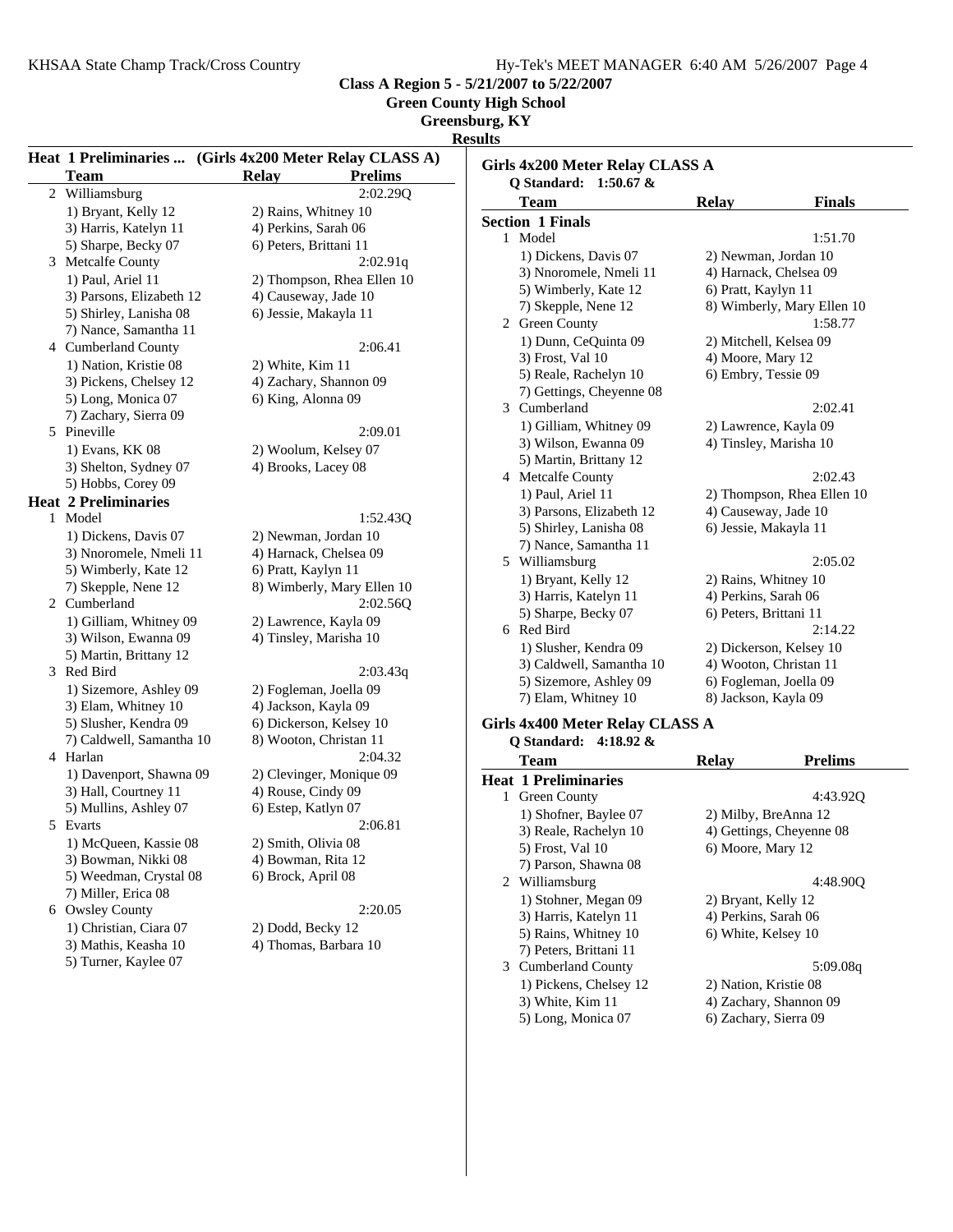**Class A Region 5 - 5/21/2007 to 5/22/2007 Green County High School**

|                                                         |                        |                            | Greensburg, KY<br><b>Results</b> |                        |                            |
|---------------------------------------------------------|------------------------|----------------------------|----------------------------------|------------------------|----------------------------|
| Heat 1 Preliminaries  (Girls 4x400 Meter Relay CLASS A) |                        |                            | 4 Metcalfe County                |                        | 4:43.28                    |
| <b>Team</b>                                             | <b>Relay</b>           | <b>Prelims</b>             | 1) Eskridge, Erica 10            |                        | 2) Thompson, Rhea Ellen 10 |
| 4 Pineville                                             |                        | 5:13.57                    | 3) Young, Ariel 09               | 4) Young, Amber 11     |                            |
| 1) Woolum, Kelsey 07                                    | 2) Evans, KK 08        |                            | 5) Frye, Katie 07                | 6) Shirley, Lanisha 08 |                            |
| 3) Sutton, Chelsea 07                                   | 4) Elliot, Mary 11     |                            | 7) Nance, Samantha 11            |                        |                            |
| 5) Brooks, Lacey 08                                     |                        |                            | 5 Green County                   |                        | 4:47.23                    |
| <b>Heat 2 Preliminaries</b>                             |                        |                            | 1) Shofner, Baylee 07            | 2) Milby, BreAnna 12   |                            |
| 1 Model                                                 |                        | 4:36.10Q                   | 3) Reale, Rachelyn 10            |                        | 4) Gettings, Cheyenne 08   |
| 1) Wimberly, Mary Ellen 10                              |                        | 2) Newman, Jordan 10       | 5) Frost, Val 10                 | 6) Moore, Mary 12      |                            |
| 3) Nnoromele, Nmeli 11                                  | 4) Wimberly, Kate 12   |                            | 7) Parson, Shawna 08             |                        |                            |
| 5) Skepple, Nene 12                                     | 6) Pratt, Kaylyn 11    |                            | 6 Cumberland County              |                        | 5:07.98                    |
| 7) Shelton, Rebecca 11                                  |                        | 8) Harnack, Chelsea 09     | 1) Pickens, Chelsey 12           | 2) Nation, Kristie 08  |                            |
| 2 Red Bird                                              |                        | 4:47.57Q                   | 3) White, Kim 11                 |                        | 4) Zachary, Shannon 09     |
| 1) Sizemore, Ashley 09                                  | 2) Elam, Whitney 10    |                            | 5) Long, Monica 07               | 6) Zachary, Sierra 09  |                            |
| 3) Fogleman, Joella 09                                  | 4) Jackson, Kayla 09   |                            | Girls 4x800 Meter Relay CLASS A  |                        |                            |
| 5) Berry, Akela 07                                      | 6) Davis, Jeanne 12    |                            | Q Standard: 10:32.53 &           |                        |                            |
| 7) Dickerson, Kelsey 10                                 |                        | 8) Wooton, Christan 11     | <b>Team</b>                      |                        |                            |
| 3 Metcalfe County                                       |                        | 4:48.40q                   |                                  | <b>Relay</b>           | <b>Finals</b>              |
| 1) Eskridge, Erica 10                                   |                        | 2) Thompson, Rhea Ellen 10 | Section 1                        |                        |                            |
| 3) Young, Ariel 09                                      | 4) Young, Amber 11     |                            | 1 Model                          |                        | 10:19.03&                  |
| 5) Frye, Katie 07                                       | 6) Shirley, Lanisha 08 |                            | 1) Cahill, Leila 09              | 2) Shelton, Rebecca 11 |                            |
| 7) Nance, Samantha 11                                   |                        |                            | 3) Wimberly, Kate 12             |                        | 4) Wimberly, Mary Ellen 10 |
| 4 Harlan                                                |                        | 5:13.37                    | 5) Sell, Alison 10               | 6) Gantz, Talia 10     |                            |
| 1) Mullins, Ashley 07                                   | 2) Nantz, Emily 07     |                            | 7) Harnack, Chelsea 09           | 8) Hart, Meghann 10    |                            |
| 3) Rehnborg, Gabrielle 07                               | 4) Caruso, Brittney 07 |                            | 2 Green County                   |                        | 10:36.19                   |
| 5) Davenport, Shawna 09                                 | 6) Hall, Courtney 11   |                            | 1) Deaton, Raegan 09             | 2) Shofner, Baylee 07  |                            |
| 7) Rouse, Amber 05                                      |                        |                            | 3) Milby, BreAnna 12             | 4) Moore, Mary 12      |                            |
| 5 Evarts                                                |                        | 5:30.92                    | 5) Parson, Shawna 08             |                        | 6) Gettings, Cheyenne 08   |
| 1) Smith, Olivia 08                                     | 2) Cornett, Aspen 08   |                            | 3 Somerset                       |                        | 11:00.76                   |
| 3) Brock, April 08                                      |                        | 4) McQueen, Kassie 08      | 1) Cornett, Lauren 08            | 2) Kerr, Hillary 11    |                            |
| 5) Weedman, Crystal 08                                  | 6) Miller, Erica 08    |                            | 3) Kerr, Maria 09                | 4) Reeves, Anna 12     |                            |
| 7) Bowman, Taylor 08                                    |                        |                            | 5) Weigel, Katie 12              |                        |                            |
|                                                         |                        |                            | 4 Harlan                         |                        | 11:24.51                   |
| Girls 4x400 Meter Relay CLASS A                         |                        |                            | 1) Caruso, Brittney 07           |                        | 2) Davenport, Shawna 09    |
| Q Standard: 4:18.92 &                                   |                        |                            | 3) Ditty, Casey 12               | 4) Hall, Courtney 11   |                            |
| <b>Team</b>                                             | <b>Relay</b>           | <b>Finals</b>              | 5) Nantz, Emily 07               |                        |                            |
| <b>Section 1 Finals</b>                                 |                        |                            | 5 Metcalfe County                |                        | 11:40.64                   |

|   | Section 1 Finals        |                            |
|---|-------------------------|----------------------------|
| 1 | Model                   | 4:32.59                    |
|   | 1) Harnack, Chelsea 09  | 2) Newman, Jordan 10       |
|   | 3) Nnoromele, Nmeli 11  | 4) Wimberly, Kate 12       |
|   | 5) Skepple, Nene 12     | 6) Pratt, Kaylyn 11        |
|   | 7) Shelton, Rebecca 11  | 8) Wimberly, Mary Ellen 10 |
|   | 2 Williamsburg          | 4:39.62                    |
|   | 1) Stohner, Megan 09    | 2) Bryant, Kelly 12        |
|   | 3) Harris, Katelyn 11   | 4) Perkins, Sarah 06       |
|   | 5) Rains, Whitney 10    | 6) White, Kelsey 10        |
|   | 7) Peters, Brittani 11  |                            |
|   | 3 Red Bird              | 4:42.27                    |
|   | 1) Sizemore, Ashley 09  | 2) Elam, Whitney 10        |
|   | 3) Fogleman, Joella 09  | 4) Jackson, Kayla 09       |
|   | 5) Berry, Akela 07      | 6) Davis, Jeanne 12        |
|   | 7) Dickerson, Kelsey 10 | 8) Wooton, Christan 11     |

| 1 | Model                              |    |                            | 10:19.03&      |
|---|------------------------------------|----|----------------------------|----------------|
|   | 1) Cahill, Leila 09                |    | 2) Shelton, Rebecca 11     |                |
|   | 3) Wimberly, Kate 12               |    | 4) Wimberly, Mary Ellen 10 |                |
|   | 5) Sell, Alison 10                 |    | 6) Gantz, Talia 10         |                |
|   | 7) Harnack, Chelsea 09             |    | 8) Hart, Meghann 10        |                |
|   | 2 Green County                     |    |                            | 10:36.19       |
|   | 1) Deaton, Raegan 09               |    | 2) Shofner, Baylee 07      |                |
|   | 3) Milby, BreAnna 12               |    | 4) Moore, Mary 12          |                |
|   | 5) Parson, Shawna 08               |    | 6) Gettings, Cheyenne 08   |                |
| 3 | Somerset                           |    |                            | 11:00.76       |
|   | 1) Cornett, Lauren 08              |    | 2) Kerr, Hillary 11        |                |
|   | 3) Kerr, Maria 09                  |    | 4) Reeves, Anna 12         |                |
|   | 5) Weigel, Katie 12                |    |                            |                |
| 4 | Harlan                             |    |                            | 11:24.51       |
|   | 1) Caruso, Brittney 07             |    | 2) Davenport, Shawna 09    |                |
|   | 3) Ditty, Casey 12                 |    | 4) Hall, Courtney 11       |                |
|   | 5) Nantz, Emily 07                 |    |                            |                |
| 5 | <b>Metcalfe County</b>             |    |                            | 11:40.64       |
|   | 1) Hurst, Dayla 08                 |    | 2) Acree, Holly 08         |                |
|   | 3) Frye, Katie 07                  |    | 4) Young, Amber 11         |                |
|   | 5) Eskridge, Erica 10              |    | 6) Thompson, Rhea Ellen 10 |                |
|   | 6 Williamsburg                     |    |                            | 13:05.42       |
|   | 1) Jones, Shelby 08                |    | 2) White, Kelsey 10        |                |
|   | 3) Smith, Eva 07                   |    | 4) Peters, Brittani 11     |                |
|   | 5) Jackson, Alana 07               |    | 6) Harris, Katelyn 11      |                |
| 7 | Pineville                          |    |                            | 14:12.40       |
|   | 1) Woolum, McKenzie 07             |    | 2) Sutton, Chelsea 07      |                |
|   | 3) Evans, KK 08                    |    | 4) Woolum, Kelsey 07       |                |
|   | 5) Smith, Chelsea 07               |    |                            |                |
|   | <b>Boys 100 Meter Dash CLASS A</b> |    |                            |                |
|   | Q Standard:<br>11.40 $\&$          |    |                            |                |
|   | <b>Name</b>                        | Yr | School                     | <b>Prelims</b> |
|   | <b>Heat 1 Preliminaries</b>        |    |                            |                |
| 1 | Scott, Dustin                      | 12 | Cumberland Co.             | 12.05Q         |

- 2 Shirley, Latrel 11 Metcalfe County 12.46
-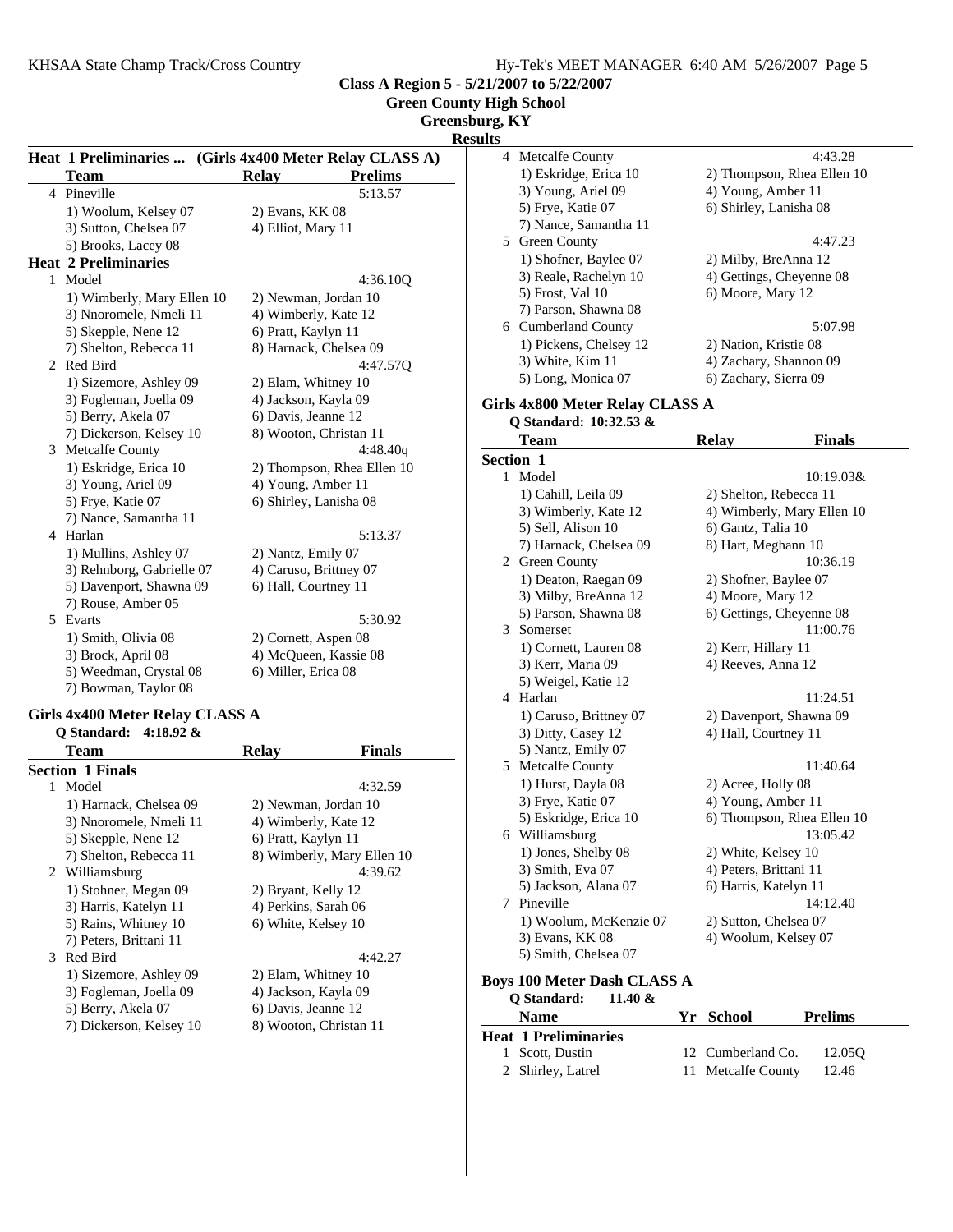**Boys 200 Meter Dash CLASS A**

**Class A Region 5 - 5/21/2007 to 5/22/2007**

**Green County High School**

**Greensburg, KY**

**Results**

|   | <b>Heat 1 Preliminaries </b>                  |      | (Boys 100 Meter Dash CLASS A)      |                |
|---|-----------------------------------------------|------|------------------------------------|----------------|
|   | <b>Name</b>                                   |      | Yr School                          | <b>Prelims</b> |
|   | 3 Burgan, Dwight                              | 09   | Evarts                             | 13.61          |
|   | 4 Mosley, Cody                                |      | 08 Red Bird                        | 14.66          |
|   | 5 McCollum, Ethan                             |      | 09 Berea                           | 14.83          |
|   | <b>Heat 2 Preliminaries</b>                   |      |                                    |                |
|   | 1 McMillian, Chris                            |      | 11 Evarts                          | 11.74Q         |
|   | 2 DeLeon, Daniel                              |      | 10 Metcalfe County                 | 11.85q         |
|   | 3 Evans, AY                                   |      | 09 Pineville                       | 12.91          |
|   | 4 Grahm, Ben                                  |      | Cumberland                         | 13.50          |
|   | <b>Heat 3 Preliminaries</b>                   |      |                                    |                |
|   | 1 Wagner, Sidney                              |      | 10 Lynn Camp                       | 12.15Q         |
|   | 2 Ray, Travis                                 |      | 12 Williamsburg                    | 13.25          |
|   | 3 Addison, Jacob                              |      | 07 Owsley County                   | 15.78          |
|   | <b>Heat 4 Preliminaries</b>                   |      |                                    |                |
|   | 1 Roskopf, Joe                                |      | 10 Lynn Camp                       | 11.92Q         |
|   | 2 Partin, Shane                               |      | 10 Pineville                       | 12.33q         |
|   | 3 Hogue, Brooks                               |      | 11 Cumberland                      | 12.86          |
|   | 4 Botzman, Brandon                            |      | 12 Somerset                        | 12.99          |
|   | 5 Tolliver, Andrew                            |      | 12 Berea                           | 13.52          |
|   |                                               |      |                                    |                |
|   | <b>Boys 100 Meter Dash CLASS A</b><br>11.40 & |      |                                    |                |
|   | Q Standard:                                   |      |                                    |                |
|   | <b>Name</b>                                   |      | Yr School                          | <b>Finals</b>  |
|   | <b>Section 1 Finals</b><br>1 McMillian, Chris | 11 - | Evarts                             | 11.88          |
|   |                                               |      |                                    | 12.01          |
|   | 2 Roskopf, Joe<br>3 DeLeon, Daniel            |      | 10 Lynn Camp<br>10 Metcalfe County | 12.17          |
|   | 4 Scott, Dustin                               |      | 12 Cumberland Co.                  | 12.35          |
|   | 5 Wagner, Sidney                              |      | 10 Lynn Camp                       | 12.41          |
|   | 6 Partin, Shane                               |      | 10 Pineville                       | 12.51          |
|   |                                               |      |                                    |                |
|   | <b>Boys 200 Meter Dash CLASS A</b>            |      |                                    |                |
|   | Q Standard:<br>$23.25 \&$                     |      |                                    |                |
|   | <b>Name</b>                                   | Yr   | <b>School</b>                      | <b>Prelims</b> |
|   | <b>Heat 1 Preliminaries</b>                   |      |                                    |                |
|   | 1 McMillian, Chris                            |      | 11 Evarts                          | 24.44Q         |
|   | 2 Kilgore, Daniel                             |      | 12 Williamsburg                    | 24.53          |
|   | 3 Clark, Shequille                            |      | 09 Cumberland                      | 25.73          |
|   | <b>Heat 2 Preliminaries</b>                   |      |                                    |                |
|   | 1 Fields, RJ                                  |      | 10 Evarts                          | 24.96Q         |
| 2 | Tuttle, Tyler                                 | 09   | Pineville                          | 25.53          |
| 3 | Smith, Brent                                  | 12   | Berea                              | 25.97          |
|   | <b>Heat 3 Preliminaries</b>                   |      |                                    |                |
| 1 | Roskopf, Joe                                  |      | 10 Lynn Camp                       | 24.20Q         |
| 2 | Wright, Nicholas                              |      | 12 Berea                           | 24.84          |
|   | 3 Burton, Donovan                             | 07   | <b>Green County</b>                | 25.83          |
|   | 4 Addison, Jacob                              | 07   | <b>Owsley County</b>               | 34.22          |
|   | <b>Heat 4 Preliminaries</b>                   |      |                                    |                |
|   | 1 Hamblin, Chase                              |      | 12 Williamsburg                    | 24.13Q         |
| 2 | DeLeon, Daniel                                | 10   | Metcalfe County                    | 24.34q         |
|   | 3 Fuson, Jesse                                |      | 10 Pineville                       | 24.52q         |
|   | 4 Grahm, Ben                                  |      | Cumberland                         | 27.76          |
| 5 | Mosley, Cody                                  |      | 08 Red Bird                        | 30.28          |
|   |                                               |      |                                    |                |

|                  | $23.25 \&$<br>Q Standard:          |    |                    |                |
|------------------|------------------------------------|----|--------------------|----------------|
|                  | <b>Name</b>                        |    | Yr School          | <b>Finals</b>  |
|                  | <b>Section 1 Finals</b>            |    |                    |                |
|                  | 1 Hamblin, Chase                   |    | 12 Williamsburg    | 23.92          |
|                  | 2 Roskopf, Joe                     |    | 10 Lynn Camp       | 24.32          |
|                  | 3 DeLeon, Daniel                   |    | 10 Metcalfe County | 24.68          |
|                  | 4 McMillian, Chris                 |    | 11 Evarts          | 24.70          |
|                  | 5 Fuson, Jesse                     |    | 10 Pineville       | 24.72          |
|                  |                                    |    |                    |                |
|                  | Boys 400 Meter Dash CLASS A        |    |                    |                |
|                  | Q Standard:<br>52.69 &             |    |                    |                |
|                  | <b>Name</b>                        |    | Yr School          | <b>Prelims</b> |
|                  | <b>Heat 1 Preliminaries</b>        |    |                    |                |
|                  | 1 Surber, Raymond                  |    | 10 Williamsburg    | 53.87Q         |
|                  | 2 Scott, Dustin                    |    | 12 Cumberland Co.  | 54.58q         |
|                  | 3 Robidoux, Matt                   |    | 12 Red Bird        | 57.16q         |
|                  | 4 Rice, Travis                     |    | 09 Lynn Camp       | 1:03.94        |
|                  | 5 Basil, Chris                     |    | 08 Metcalfe County | 1:05.53        |
|                  | 6 Haberstig, Matthias              |    | 12 Somerset        | 1:05.56        |
|                  | <b>Heat 2 Preliminaries</b>        |    |                    |                |
|                  | 1 Kilgore, Daniel                  |    | 12 Williamsburg    | 55.49Q         |
|                  | 2 Strange, James                   |    | 10 Pineville       | 59.40          |
|                  | 3 Grahm. Ben                       |    | Cumberland         | 1:03.83        |
|                  | 4 Burgan, Dwight                   |    | 09 Evarts          | 1:07.92        |
|                  | <b>Heat 3 Preliminaries</b>        |    |                    |                |
|                  | 1 Wright, Nicholas                 |    | 12 Berea           | 56.1hQ         |
|                  | 2 Forrester, Andrew                |    | 10 Evarts          | 1:02.8h        |
|                  | 3 Morris, Nick                     |    | 09 Harlan          | 1:10.1h        |
|                  | <b>Heat 4 Preliminaries</b>        |    |                    |                |
|                  | 1 Weiss, Hezekiah                  |    | 12 Berea           | 55.15Q         |
|                  | 2 Simmons, Lance                   |    | 10 Cumberland      | 57.63          |
|                  | 3 Spurlock, Tony                   |    | 09 Harlan          | 1:00.85        |
|                  | <b>Boys 400 Meter Dash CLASS A</b> |    |                    |                |
|                  | Q Standard:<br>52.69 &             |    |                    |                |
|                  | <b>Name</b>                        |    | Yr School          | <b>Finals</b>  |
|                  | <b>Section 1 Finals</b>            |    |                    |                |
| 1                | Surber, Raymond                    |    | 10 Williamsburg    | 53.18          |
| 2                | Weiss, Hezekiah                    |    | 12 Berea           | 53.62          |
| 3                | Kilgore, Daniel                    |    | 12 Williamsburg    | 53.94          |
|                  | 4 Scott, Dustin                    |    | 12 Cumberland Co.  | 54.53          |
| 5.               | Wright, Nicholas                   |    | 12 Berea           | 56.70          |
|                  | 6 Robidoux, Matt                   |    | 12 Red Bird        | 58.52          |
|                  |                                    |    |                    |                |
|                  | Boys 800 Meter Run CLASS A         |    |                    |                |
|                  | Q Standard:<br>$2:04.69 \&$        |    |                    |                |
|                  | <b>Name</b>                        |    | Yr School          | <b>Finals</b>  |
| <b>Section 1</b> |                                    |    |                    |                |
| 1                | Brown, Tyler                       |    | 10 Williamsburg    | 2:14.24        |
| 2                | Kipp, Anders                       | 09 | Model              | 2:15.60        |
|                  | 3 Parnell, Enoch                   | 10 | Metcalfe County    | 2:19.75        |
|                  | 4 Lambdin, Will                    | 11 | Pineville          | 2:20.70        |
|                  | 5 Hogue, Kyle                      |    | 09 Cumberland      | 2:25.29        |
|                  |                                    |    |                    |                |
|                  |                                    |    |                    |                |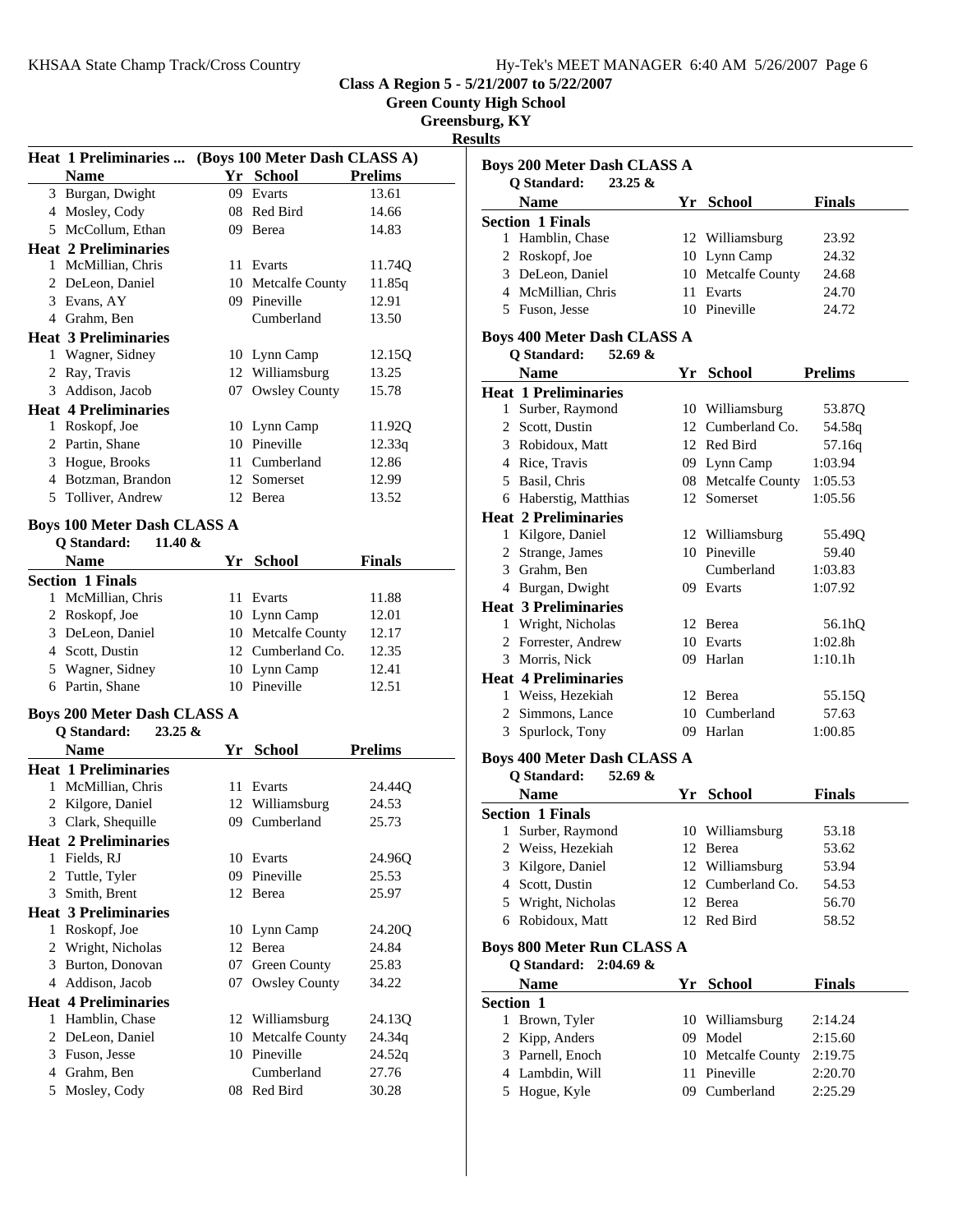| Hy-Tek's MEET MANAGER 6:40 AM 5/26/2007 Page 7 |
|------------------------------------------------|
|------------------------------------------------|

**Green County High School**

**Greensburg, KY**

**Resu** 

| Section 1 (Boys 800 Meter Run CLASS A) |                                    |    |                 |               |  |
|----------------------------------------|------------------------------------|----|-----------------|---------------|--|
|                                        | <b>Name</b>                        |    | Yr School       | <b>Finals</b> |  |
|                                        | 6 Chandler, Jesse                  | 09 | Owsley County   | 2:27.65       |  |
| 7                                      | Bush, Hayden                       | 09 | Model           | 2:29.93       |  |
| 8                                      | Barrett, Brian                     | 11 | Evarts          | 2:46.57       |  |
| 9                                      | Carr, Alex                         | 09 | Evarts          | 2:51.45       |  |
| Section 2                              |                                    |    |                 |               |  |
| 1                                      | Raabe, Ben                         | 12 | Somerset        | 2:06.31       |  |
| $\mathfrak{D}$                         | Barnes, Cade                       | 12 | Cumberland Co.  | 2:06.67       |  |
| 3                                      | Surber, Raymond                    | 10 | Williamsburg    | 2:11.62       |  |
| 4                                      | Milby, Brock                       | 09 | Green County    | 2:11.92       |  |
| 5                                      | Hogue, Brooks                      | 11 | Cumberland      | 2:12.46       |  |
| 6                                      | Sites, Jeremy                      | 11 | Somerset        | 2:13.12       |  |
| 7                                      | Karlsen, Kody                      | 10 | Lynn Camp       | 2:16.79       |  |
| 8                                      | Shirley, Patrick                   | 11 | Metcalfe County | 2:17.50       |  |
| 9                                      | Bishop, Terry                      |    | 12 Green County | 2:18.96       |  |
| 10                                     | Napier, Robert                     | 11 | Harlan          | 2:21.43       |  |
| 11                                     | Barnes, Colton                     | 10 | Cumberland Co.  | 2:23.44       |  |
|                                        | <b>Boys 1600 Meter Run CLASS A</b> |    |                 |               |  |
|                                        | O Standard: $4:41.19 \&$           |    |                 |               |  |
|                                        | Name                               | Yr | School          | <b>Finals</b> |  |

|                  | 1 vanne             | . . | pengun               | т піагэ |
|------------------|---------------------|-----|----------------------|---------|
| <b>Section 1</b> |                     |     |                      |         |
|                  | Sites, Jeremy       | 11  | Somerset             | 4:49.92 |
| 2                | Combs, Matt         | 11  | Pineville            | 4:50.96 |
| 3                | Despain, John       | 09  | Green County         | 4:53.00 |
| 4                | Bishop, Terry       | 12  | Green County         | 5:04.08 |
| 5.               | Lawrence, Zach      |     | 12 Harlan            | 5:09.09 |
| 6                | Hogue, Kyle         | 09. | Cumberland           | 5:13.24 |
| 7                | Christian, Kody     |     | 12 Owsley County     | 5:28.96 |
| 8                | Brewer, Dustin      |     | 12 Metcalfe County   | 5:43.52 |
| 9                | Jeffries, Steven    |     | 12 Williamsburg      | 5:43.84 |
| 10               | Barrett, Brian      | 11  | Evarts               | 5:56.34 |
| 11               | Smith, Mitchell     | 09  | Model                | 5:56.62 |
| 12               | Wren, Josh          | 10  | Williamsburg         | 6:08.28 |
| 13               | Patro, Patrick      | 08  | Evarts               | 6:44.52 |
| 14               | Thomas, Adam        | 12  | <b>Owsley County</b> | 6:51.22 |
|                  | Worthington, Justin |     | 12 Metcalfe County   | DNF     |

## **Boys 3200 Meter Run CLASS A**

|                  | O Standard: 10:30.36 & |     |                    |               |
|------------------|------------------------|-----|--------------------|---------------|
|                  | <b>Name</b>            |     | Yr School          | <b>Finals</b> |
| <b>Section 1</b> |                        |     |                    |               |
|                  | Joplin, Adam           |     | 12. Somerset       | 10:41.36      |
|                  | 2 Shively, Stanton     |     | 10 Green County    | 11:12.14      |
|                  | 3 Chase, Kyle          |     | 12 Green County    | 11:25.12      |
|                  | 4 Lawrence, Zach       |     | 12 Harlan          | 11:34.78      |
|                  | 5 Adams, Tyler         | 11. | Somerset           | 12:20.19      |
|                  | 6 Shouse, Coty         |     | 07 Owsley County   | 12:21.27      |
|                  | Ewing, Trevor          |     | 07 Evarts          | 14:53.43      |
| 8                | Wren, Josh             |     | 10 Williamsburg    | 15:07.70      |
| 9                | Smith, BJ              |     | 07 Williamsburg    | 17:59.34      |
|                  | Worthington, Justin    |     | 12 Metcalfe County | DNF           |

| ults                                                            |    |                   |                |
|-----------------------------------------------------------------|----|-------------------|----------------|
| <b>Boys 110 Meter Hurdles CLASS A</b>                           |    |                   |                |
| O Standard:<br>16.08 $&$                                        |    |                   |                |
| <b>Name</b>                                                     |    | Yr School         | <b>Prelims</b> |
| <b>Heat 1 Preliminaries</b>                                     |    |                   |                |
| 1 Underwood, Jessie                                             | 11 | Green County      | 16.50Q         |
| 2 Ray, Travis                                                   | 12 | Williamsburg      | 19.26Q         |
| 3 Seale, Matt                                                   |    | 09 Owsley County  | 21.30          |
| 4 Foley, Dennis                                                 |    | 08 Harlan         | 22.75          |
| <b>Heat 2 Preliminaries</b>                                     |    |                   |                |
| 1 Hamblin, Chase                                                |    | 12 Williamsburg   | 16.87Q         |
| 2 Schumann, Matthew                                             | 11 | Model             | 18.56Q         |
| 3 Tuttle, Tyler                                                 |    | 09 Pineville      | 18.67q         |
| 4 Nance, Thomas                                                 |    | 11 Cumberland Co. | 20.39q         |
| 5 Wilson, Nathaniel                                             |    | Cumberland        | 22.02          |
|                                                                 |    |                   |                |
| <b>Boys 110 Meter Hurdles CLASS A</b>                           |    |                   |                |
| Q Standard:<br>16.08 &                                          |    |                   |                |
| Name                                                            |    | Yr School         | <b>Finals</b>  |
| <b>Section 1 Finals</b>                                         |    |                   |                |
| Hamblin, Chase<br>1                                             |    | 12 Williamsburg   | 16.17          |
| 2 Underwood, Jessie                                             | 11 | Green County      | 16.51          |
| 3 Tuttle, Tyler                                                 |    | 09 Pineville      | 18.68          |
| 4 Ray, Travis                                                   |    | 12 Williamsburg   | 18.94          |
| 5 Nance, Thomas                                                 |    | 11 Cumberland Co. | 20.58          |
|                                                                 |    |                   |                |
| <b>Boys 300 Meter Hurdles CLASS A</b><br>Q Standard:<br>42.56 & |    |                   |                |
|                                                                 |    |                   |                |
|                                                                 |    |                   |                |
| <b>Name</b>                                                     |    | Yr School         | <b>Prelims</b> |
| <b>Heat 1 Preliminaries</b>                                     |    |                   |                |
| 1 Underwood, Jessie                                             | 11 | Green County      | 43.79Q         |
| 2 Wagner, Sidney                                                |    | 10 Lynn Camp      | 45.07q         |
| 3 Gajos, Scott                                                  | 11 | Evarts            | 54.22          |
| 4 Clark, Shequille                                              |    | 09 Cumberland     | 55.04          |
| 5 Jeffery, Logan                                                |    | 10 Pineville      | 55.90          |
| <b>Heat 2 Preliminaries</b>                                     |    |                   |                |
| 1 Coenjaerts, Maurice                                           |    | 11 Model          | 45.11Q         |
| 2 Spivey, Cameron                                               |    | 09 Cumberland Co. | 45.77q         |
| 3 Campbell, Jeffrey                                             |    | 10 Green County   | 48.42          |
| 4 Rains, Thomas                                                 |    | 10 Williamsburg   | 53.60          |
| 5 Foley, Dennis                                                 |    | 08 Harlan         | 1:00.76        |
| <b>Heat 3 Preliminaries</b>                                     |    |                   |                |
| 1 Hamblin, Chase                                                |    | 12 Williamsburg   | 45.09Q         |
| 2 Woolum, Tyler                                                 |    | 10 Pineville      | 47.09q         |
| 3 Shirley, Latrel                                               | 11 | Metcalfe County   | 47.54          |
| 4 Seale, Matt                                                   |    | 09 Owsley County  | 54.50          |
| 5 Wilson, Nathaniel                                             |    | Cumberland        | 56.42          |
| <b>Boys 300 Meter Hurdles CLASS A</b>                           |    |                   |                |
| <b>Q</b> Standard:<br>42.56 &                                   |    |                   |                |
| <b>Name</b>                                                     |    | Yr School         | Finals         |
| <b>Section 1 Finals</b>                                         |    |                   |                |
| 1 Hamblin, Chase                                                |    | 12 Williamsburg   | 41.52&         |
| 2 Spivey, Cameron                                               |    | 09 Cumberland Co. | 43.49          |
| 3 Coenjaerts, Maurice                                           | 11 | Model             | 45.10          |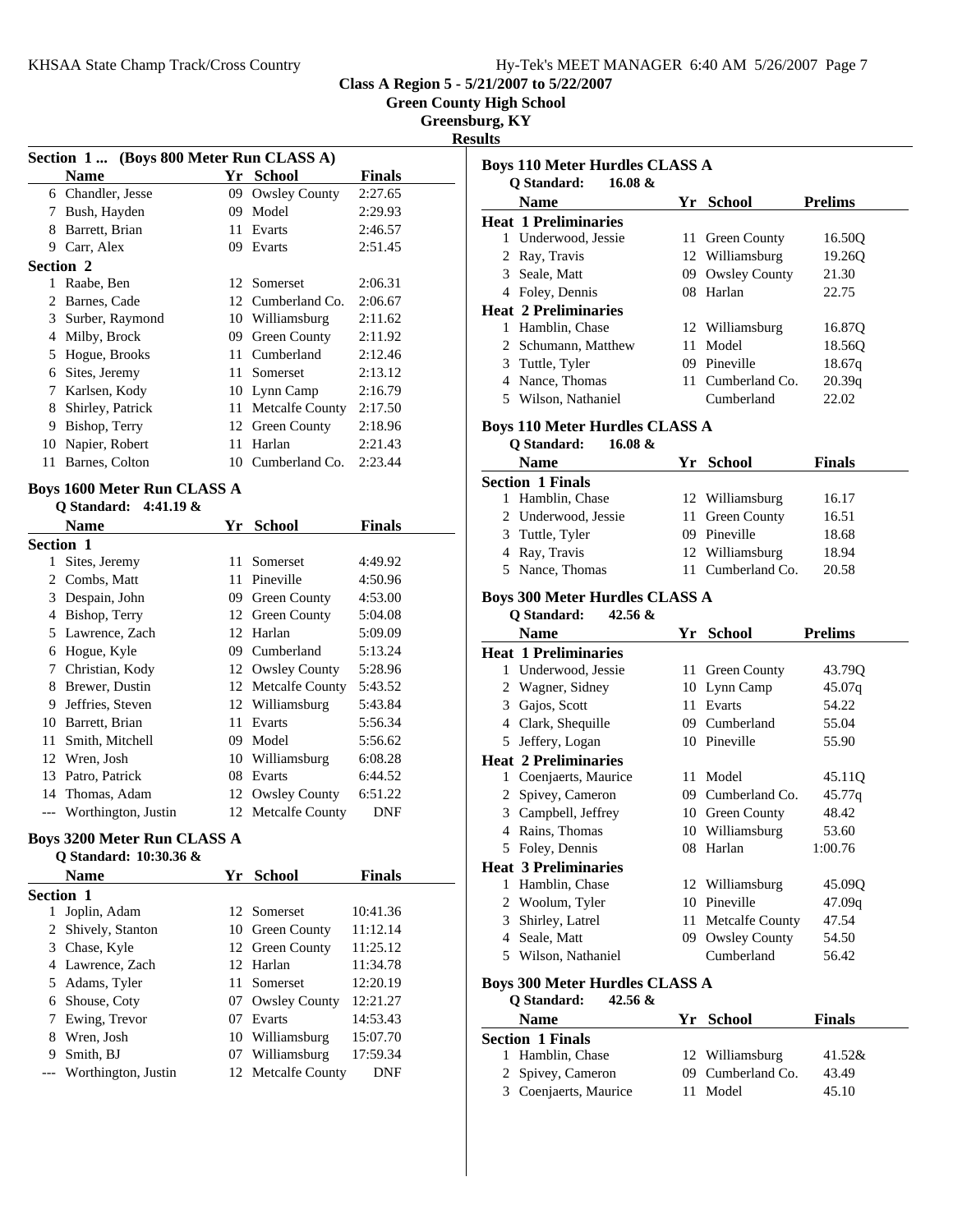| Hy-Tek's MEET MANAGER 6:40 AM 5/26/2007 Page 8 |  |  |
|------------------------------------------------|--|--|
|                                                |  |  |

**Green County High School**

**Greensburg, KY**

|                                                    |                        |                         | <b>Results</b>                                |              |                                             |
|----------------------------------------------------|------------------------|-------------------------|-----------------------------------------------|--------------|---------------------------------------------|
| Section 1 Finals  (Boys 300 Meter Hurdles CLASS A) |                        |                         | Model<br>$---$                                |              | <b>DQ</b>                                   |
| <b>Name</b>                                        | Yr School              | <b>Finals</b>           | 1) Witt, Matt 09<br>3) Coenjaerts, Maurice 11 |              | 2) Price, Jim 11<br>4) Schumann, Matthew 11 |
| 4 Underwood, Jessie                                | 11 Green County        | 45.35                   | 5) Stapp, Shawn 12                            |              | 6) Abney, Keegan 12                         |
| 5 Woolum, Tyler                                    | 10 Pineville           | 46.52                   |                                               |              |                                             |
| 6 Wagner, Sidney                                   | 10 Lynn Camp           | 48.78                   | <b>Boys 4x100 Meter Relay CLASS A</b>         |              |                                             |
| <b>Boys 4x100 Meter Relay CLASS A</b>              |                        |                         | 45.49 &<br>Q Standard:                        |              |                                             |
| 45.49 &<br>Q Standard:                             |                        |                         | <b>Team</b>                                   | <b>Relay</b> | <b>Finals</b>                               |
| <b>Team</b>                                        | <b>Relay</b>           | <b>Prelims</b>          | <b>Section 1 Finals</b>                       |              |                                             |
| <b>Heat 1 Preliminaries</b>                        |                        |                         | 1 Lynn Camp                                   |              | 47.69                                       |
| 1 Evarts                                           |                        | 48.66Q                  | 1) Roskopf, Joe 10                            |              | 2) Wagner, Sidney 10                        |
| 1) Fields, RJ 10                                   | 2) Smith, Joe 10       |                         | 3) Mitchell, Jonah 10                         |              | 4) Karlsen, Kody 10                         |
| 3) Fuson, Garrett 10                               | 4) McMillian, Chris 11 |                         | 5) Bray, Scott 12                             |              | 6) Rice, Travis 09                          |
| 5) Forrester, Andrew 10                            | 6) Gajos, Scott 11     |                         | 7) Steele, Wesley 09                          |              | 8) Medlin, Travis 08                        |
| 7) Barrett, Brian 11                               | 8) Burgan, Dwight 09   |                         | 2 Pineville                                   |              | 48.79                                       |
| 2 Green County                                     |                        | 48.84Q                  | 1) Fuson, Jesse 10                            |              | 2) Evans, AY 09                             |
| 1) Garrett, Ricky 09                               | 2) Stone, Patrick 11   |                         | 3) Woolum, Tyler 10                           |              | 4) Strange, James 10                        |
| 3) Campbell, Jeffrey 10                            | 4) Burton, Donovan 07  |                         | 5) Partin, Shane 10                           |              |                                             |
|                                                    |                        |                         | 3 Green County                                |              | 49.15                                       |
| 5) Underwood, Jessie 11                            | 6) Santana, Ronnie 11  |                         | 1) Garrett, Ricky 09                          |              | 2) Stone, Patrick 11                        |
| 7) Stillwell, Jordan 11                            |                        |                         | 3) Campbell, Jeffrey 10                       |              | 4) Burton, Donovan 07                       |
| 3 Berea                                            |                        | 50.14q                  | 5) Underwood, Jessie 11                       |              | 6) Santana, Ronnie 11                       |
| 1) Tolliver, Andrew 12                             | 2) Smith, Brent 12     |                         | 7) Stillwell, Jordan 11                       |              |                                             |
| 3) Gastineau, Guy 11                               | 4) Billings, Brent 11  |                         | 4 Evarts                                      |              | 49.19                                       |
| 5) Weiss, Hezekiah 12                              |                        |                         | 1) Fields, RJ 10                              |              | $2)$ Smith, Joe 10                          |
| 4 Cumberland                                       |                        | 50.46q                  | 3) Fuson, Garrett 10                          |              | 4) McMillian, Chris 11                      |
| 1) Clark, Shequille 09                             | 2) Hogue, Brooks 11    |                         | 5) Forrester, Andrew 10                       |              | 6) Gajos, Scott 11                          |
| 3) Wilson, Nathaniel                               | 4) Simmons, Lance 10   |                         | 7) Barrett, Brian 11                          |              | 8) Burgan, Dwight 09                        |
| 5) Hogue, Kyle 09                                  |                        |                         | 5 Cumberland                                  |              | 49.88                                       |
| 5 Cumberland County                                |                        | 51.79                   |                                               |              |                                             |
| 1) Arnold, Wesley 11                               | 2) Nance, Thomas 11    |                         | 1) Clark, Shequille 09                        |              | 2) Hogue, Brooks 11<br>4) Simmons, Lance 10 |
| 3) Barnes, Colton 10                               | 4) Smith, Jacob 09     |                         | 3) Wilson, Nathaniel                          |              |                                             |
| 5) Spivey, Cameron 09                              | 6) Polston, Ross 12    |                         | 5) Hogue, Kyle 09<br>6 Berea                  |              | 51.15                                       |
| 7) Gray, Reuben 12                                 |                        |                         |                                               |              |                                             |
| 6 Owsley County                                    |                        | 1:00.27                 | 1) Tolliver, Andrew 12                        |              | 2) Smith, Brent 12                          |
| 1) Addison, Jacob 07                               | 2) Collins, Daniel 09  |                         | 3) Gastineau, Guy 11                          |              | 4) Billings, Brent 11                       |
| 3) Thomas, Adam 12                                 | 4) Seale, Matt 09      |                         | 5) Weiss, Hezekiah 12                         |              |                                             |
| 5) Lee Jr, Lawrence 07                             |                        | 6) Willoughby, Kalan 09 | <b>Boys 4x200 Meter Relay CLASS A</b>         |              |                                             |
| <b>Heat 2 Preliminaries</b>                        |                        |                         | Q Standard: 1:34.54 &                         |              |                                             |
| 1 Lynn Camp                                        |                        | 47.36Q                  | <b>Team</b>                                   | Relay        | <b>Prelims</b>                              |
| 1) Roskopf, Joe 10                                 | 2) Wagner, Sidney 10   |                         | <b>Heat 1 Preliminaries</b>                   |              |                                             |
| 3) Mitchell, Jonah 10                              | 4) Karlsen, Kody 10    |                         | 1 Pineville                                   |              | 1:39.47Q                                    |
| 5) Bray, Scott 12                                  | 6) Rice, Travis 09     |                         | 1) Fuson, Jesse 10                            |              |                                             |
| 7) Steele, Wesley 09                               | 8) Medlin, Travis 08   |                         | 3) Partin, Shane 10                           |              | 2) Evans, AY 09<br>4) Strange, James 10     |
| 2 Pineville                                        |                        | 49.19Q                  | 5) Tuttle, Tyler 09                           |              |                                             |
| 1) Partin, Shane 10                                | 2) Evans, AY 09        |                         | 2 Evarts                                      |              |                                             |
| 3) Woolum, Tyler 10                                | 4) Strange, James 10   |                         |                                               |              | 1:39.71q                                    |
| 5) Fuson, Jesse 10                                 |                        |                         | 1) Fields, RJ 10                              |              | $2)$ Smith, Joe 10                          |
| 3 Williamsburg                                     |                        | 51.61                   | 3) Fuson, Garrett 10                          |              | 4) McMillian, Chris 11                      |
| 1) Lowrie, Christopher 08                          | 2) Fleenor, Cory 09    |                         | 5) Forrester, Andrew 10                       |              | 6) Gajos, Scott 11                          |
| 3) Thomas, Travis 08                               | 4) Ray, Travis 12      |                         | 7) Patro, Patrick 08                          |              | 8) Burgan, Dwight 09                        |
| 5) McRay, Micheal 12                               | 6) Hopkins, Eric 12    |                         | <b>Heat 2 Preliminaries</b>                   |              |                                             |
| 7) Brown, Tyler 10                                 | 8) Moses, Jake 10      |                         | 1 Berea                                       |              | 1:38.08Q                                    |
|                                                    |                        |                         | 1) Short, Judah 12                            |              | 2) Wright, Nicholas 12                      |
|                                                    |                        |                         | 3) Weiss, Hezekiah 12                         |              | 4) Smith, Brent 12                          |

5) Billings, Brent 11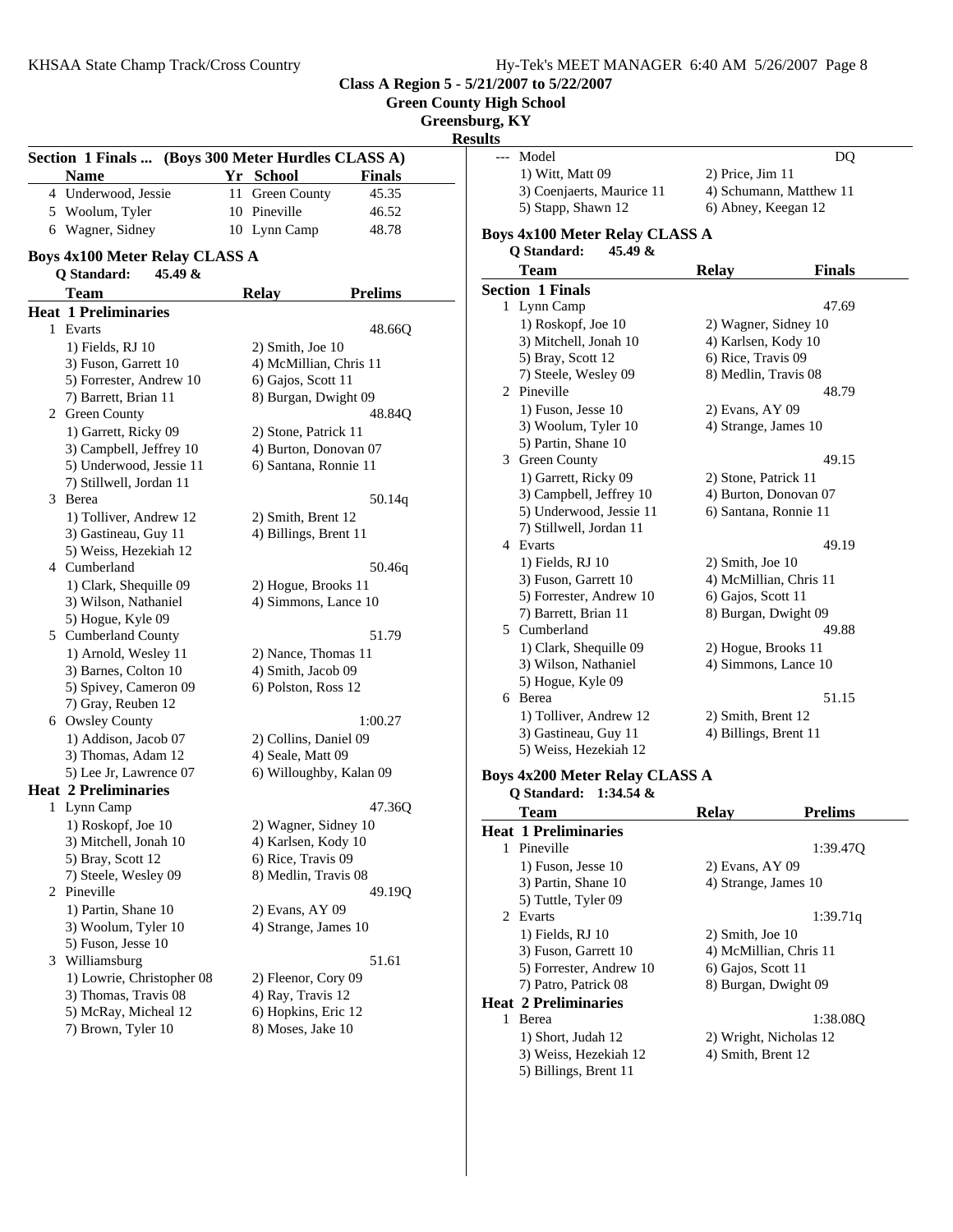1:39.66

 $1:42.02$ 

3:51.65Q

4:08.57Q

 $4:20.15$ 

 $4:33.87$ 

4:34.50

 $3:45.81Q$ 

3:53.15Q

**Class A Region 5 - 5/21/2007 to 5/22/2007**

**Green County High School**

**Greensburg, KY**

**Results**

|  |                                       |                                                        | webured                               |                                |  |
|--|---------------------------------------|--------------------------------------------------------|---------------------------------------|--------------------------------|--|
|  |                                       | Heat 2 Preliminaries  (Boys 4x200 Meter Relay CLASS A) | 4 Pineville                           | 1:39.66                        |  |
|  | <b>Team</b>                           | <b>Relay</b><br><b>Prelims</b>                         | 1) Fuson, Jesse 10                    | 2) Tuttle, Tyler 09            |  |
|  | 2 Green County                        | 1:40.56q                                               | 3) Partin, Shane 10                   | 4) Strange, James 10           |  |
|  | 1) Garrett, Ricky 09                  | 2) Stone, Patrick 11                                   | 5) Evans, AY 09                       |                                |  |
|  | 3) Campbell, Jeffrey 10               | 4) Burton, Donovan 07                                  | 5 Metcalfe County                     | 1:42.02                        |  |
|  | 5) Underwood, Jessie 11               | 6) Santana, Ronnie 11                                  | 1) Shirley, Latrel 11                 | 2) Shirley, Patrick 11         |  |
|  | 7) Stillwell, Jordan 11               |                                                        | 3) Parnell, Enoch 10                  | 4) DeLeon, Daniel 10           |  |
|  | 3 Cumberland County                   | 1:46.11                                                | 5) Basil, Chris 08                    |                                |  |
|  | 1) Arnold, Wesley 11                  | 2) Barnes, Colton 10                                   | --- Green County                      | <b>DNF</b>                     |  |
|  | 3) Spivey, Cameron 09                 | 4) Smith, Jacob 09                                     | 1) Garrett, Ricky 09                  | 2) Stone, Patrick 11           |  |
|  | 5) Claywell, Alex 07                  | 6) Nance, Thomas 11                                    | 3) Campbell, Jeffrey 10               | 4) Burton, Donovan 07          |  |
|  | 4 Williamsburg                        | 1:46.67                                                | 5) Underwood, Jessie 11               | 6) Santana, Ronnie 11          |  |
|  | 1) Surber, Raymond 10                 | 2) McRay, Micheal 12                                   | 7) Stillwell, Jordan 11               |                                |  |
|  | 3) Moses, Jake 10                     | 4) Thomas, Travis 08                                   |                                       |                                |  |
|  | 5) Fleenor, Cory 09                   | 6) Jeffries, Steven 12                                 | <b>Boys 4x400 Meter Relay CLASS A</b> |                                |  |
|  | 7) Cockrell, Timmy 11                 | 8) Lowrie, Christopher 08                              | Q Standard: 3:34.57 &                 |                                |  |
|  | <b>Heat 3 Preliminaries</b>           |                                                        | <b>Team</b>                           | <b>Relay</b><br><b>Prelims</b> |  |
|  | 1 Lynn Camp                           | 1:39.08Q                                               | <b>Heat 1 Preliminaries</b>           |                                |  |
|  | 1) Roskopf, Joe 10                    | 2) Wagner, Sidney 10                                   | 1 Cumberland County                   | 3:51.65                        |  |
|  | 3) Mitchell, Jonah 10                 | 4) Karlsen, Kody 10                                    | 1) Arnold, Wesley 11                  | 2) Barnes, Cade 12             |  |
|  | 5) Bray, Scott 12                     | 6) Rice, Travis 09                                     | 3) Spivey, Cameron 09                 | 4) Scott, Dustin 12            |  |
|  | 7) Steele, Wesley 09                  | 8) Medlin, Travis 08                                   | 5) Smith, Jacob 09                    | 6) Nance, Thomas 11            |  |
|  | 2 Metcalfe County                     | 1:41.78q                                               | 7) Barnes, Colton 10                  |                                |  |
|  | 1) Shirley, Latrel 11                 | 2) Shirley, Patrick 11                                 | 2 Williamsburg                        | 4:08.57                        |  |
|  | 3) Parnell, Enoch 10                  | 4) DeLeon, Daniel 10                                   | 1) Thomas, Travis 08                  | 2) Surber, Raymond 10          |  |
|  | 5) Basil, Chris 08                    |                                                        | 3) Brown, Tyler 10                    | 4) Jeffries, Steven 12         |  |
|  |                                       | 1:42.35                                                | 5) Rains, Thomas 10                   | 6) Cockrell, Timmy 11          |  |
|  | 3 Cumberland                          |                                                        | 7) Lowrie, Christopher 08             | 8) Fleenor, Cory 09            |  |
|  | 1) Clark, Shequille 09                | 2) Hogue, Brooks 11                                    | 3 Evarts                              | 4:20.15                        |  |
|  | 3) Hogue, Kyle 09                     | 4) Simmons, Lance 10                                   | 1) Gajos, Scott 11                    | 2) Burgan, Dwight 09           |  |
|  | 5) Wilson, Nathaniel                  |                                                        | 3) Barrett, Brian 11                  | 4) Forrester, Andrew 10        |  |
|  | 4 Owsley County                       | 2:04.65                                                | 5) Patro, Patrick 08                  | 6) Carr, Alex 09               |  |
|  | 1) Seale, Matt 09                     | 2) Addison, Jacob 07                                   | 7) McMillian, Chris 11                | 8) Fuson, Garrett 10           |  |
|  | 3) Collins, Daniel 09                 | 4) Chandler, Jesse 09                                  | 4 Model                               | 4:33.87                        |  |
|  | 5) Willoughby, Kalan 09               |                                                        | 1) Witt, Matt 09                      | 2) Bush, Hayden 09             |  |
|  | <b>Boys 4x200 Meter Relay CLASS A</b> |                                                        | 3) Wylie, Matthew 09                  | 4) Smith, Mitchell 09          |  |
|  | Q Standard: 1:34.54 &                 |                                                        | 5) Kipp, Anders 09                    | 6) Price, Jim 11               |  |
|  | <b>Team</b>                           | <b>Finals</b><br><b>Relay</b>                          | 5 Owsley County                       | 4:34.50                        |  |
|  | <b>Section 1 Finals</b>               |                                                        | 1) Chandler, Jesse 09                 | 2) Christian, Kody 12          |  |
|  | 1 Berea                               | 1:37.23                                                | 3) Shouse, Coty 07                    | 4) Collins, Daniel 09          |  |
|  |                                       |                                                        | 5) Willoughby, Kalan 09               | 6) Seale, Matt 09              |  |
|  | 1) Short, Judah 12                    | 2) Wright, Nicholas 12                                 | <b>Heat 2 Preliminaries</b>           |                                |  |
|  | 3) Weiss, Hezekiah 12                 | 4) Smith, Brent 12                                     | 1 Berea                               | 3:45.81                        |  |
|  | 5) Billings, Brent 11                 |                                                        | 1) Weiss, Hezekiah 12                 | 2) Wright, Nicholas 12         |  |
|  | 2 Lynn Camp                           | 1:37.63                                                | 3) Billings, Brent 11                 | 4) Short, Judah 12             |  |
|  | 1) Roskopf, Joe 10                    | 2) Wagner, Sidney 10                                   |                                       |                                |  |
|  | 3) Mitchell, Jonah 10                 | 4) Karlsen, Kody 10                                    | 5) Smith, Brent 12                    |                                |  |
|  | 5) Bray, Scott 12                     | 6) Rice, Travis 09                                     | 2 Green County                        | 3:53.15                        |  |
|  | 7) Steele, Wesley 09                  | 8) Medlin, Travis 08                                   | 1) Garrett, Ricky 09                  | 2) Stone, Patrick 11           |  |
|  | 3 Evarts                              | 1:39.62                                                | 3) Campbell, Jeffrey 10               | 4) Milby, Brock 09             |  |
|  | 1) Fields, RJ 10                      | 2) Gajos, Scott 11                                     | 5) Bishop, Terry 12                   | 6) Despain, John 09            |  |

3) Fuson, Garrett 10 4) McMillian, Chris 11

8) Burgan, Dwight 09

5) Forrester, Andrew 10 6) Smith, Joe 10<br>
7) Patro, Patrick 08 8) Burgan, Dwig

trick 11 rock 09 5) Bishop, Terry 12 6) Despain, John 09 3 3:56.00q Pineville 1) Partin, Shane 10 2) Strange, James 10<br>3) Woolum, Tyler 10 4) Combs, Matt 11

- 
- 5) Tuttle, Tyler 09 6) Fuson, Jesse 10

3) Woolum, Tyler 10